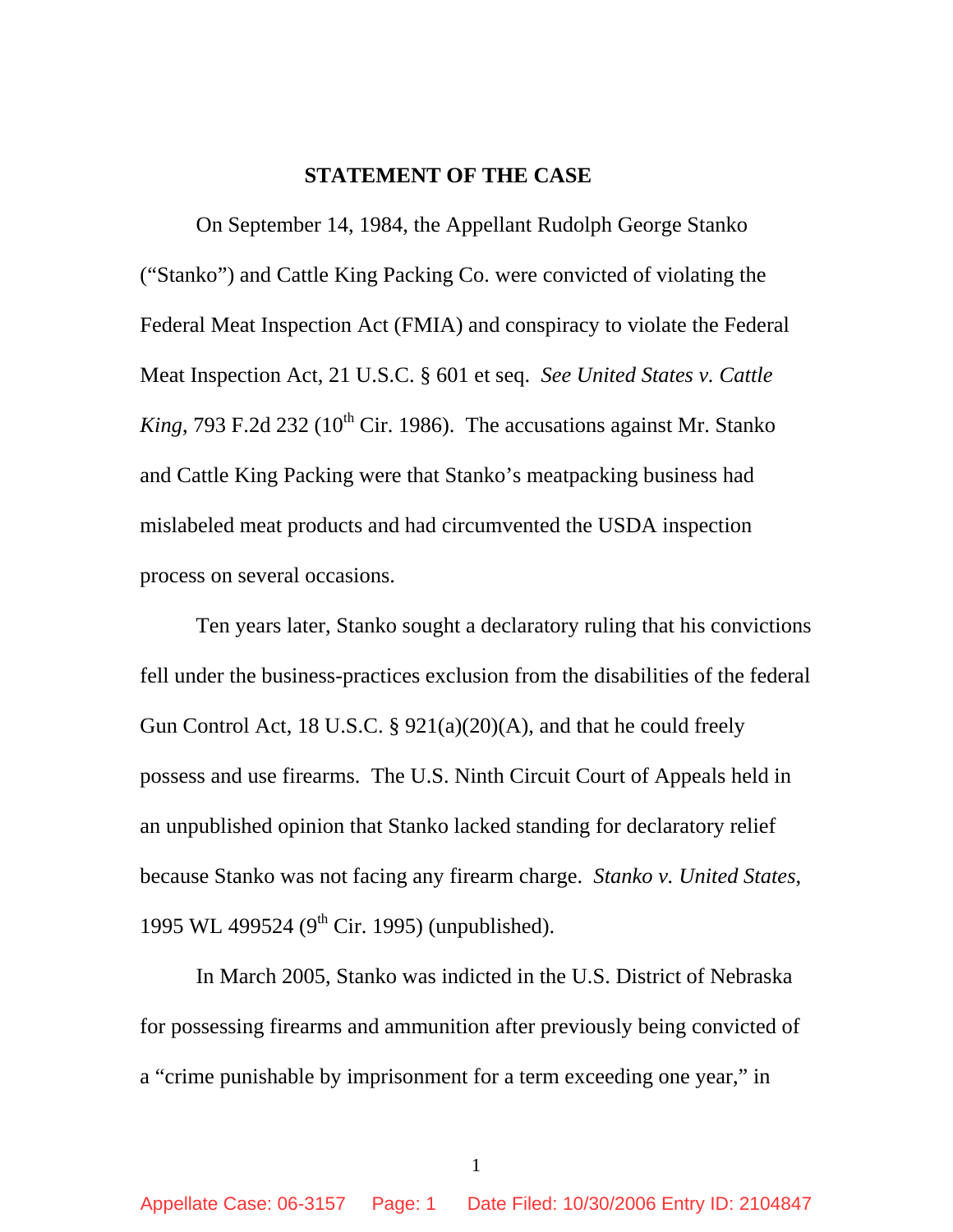violation of 18 U.S.C. § 922(g). Stanko challenged the indictment in pretrial motions, arguing (again) that he was immune from prosecution under the Gun Control Act, which states explicitly that the term "crime punishable by imprisonment for a term exceeding one year" shall not include:

**any Federal or State offenses pertaining to antitrust violations, restraints of trade, unfair trade practices, or other similar offenses relating to the regulation of business practices.** 18 U.S.C. § 921(a)(20)(A).

 The District Court ruled on April 12, 2006 that "While the conviction in [1984] could relate to a business practice, it is not 'similar' to any of the three categories of crimes listed in the  $\S 921(a)(20)(A)$  exception." Order p. 4. The exclusion, wrote the District Court, is "directed at illegal restraints of trade, monopolies, and anti-competitive forces in the marketplace." Order p. 3. "Although in some respects the allegations against the defendant in [1984] could be considered unfair trade practices," wrote the Court, "the gravamen of these charges are issues of food safety and fraud, not unfair trade practices." *Id*. at 5.

The District Court also ruled that the jury would not be instructed on the statutory definition above. At trial, the Court instructed the jury that the alleged crime was being a "felon" (a word which appears nowhere in the statute) "in possession of firearms . . . . and ammunition." Doc. 269,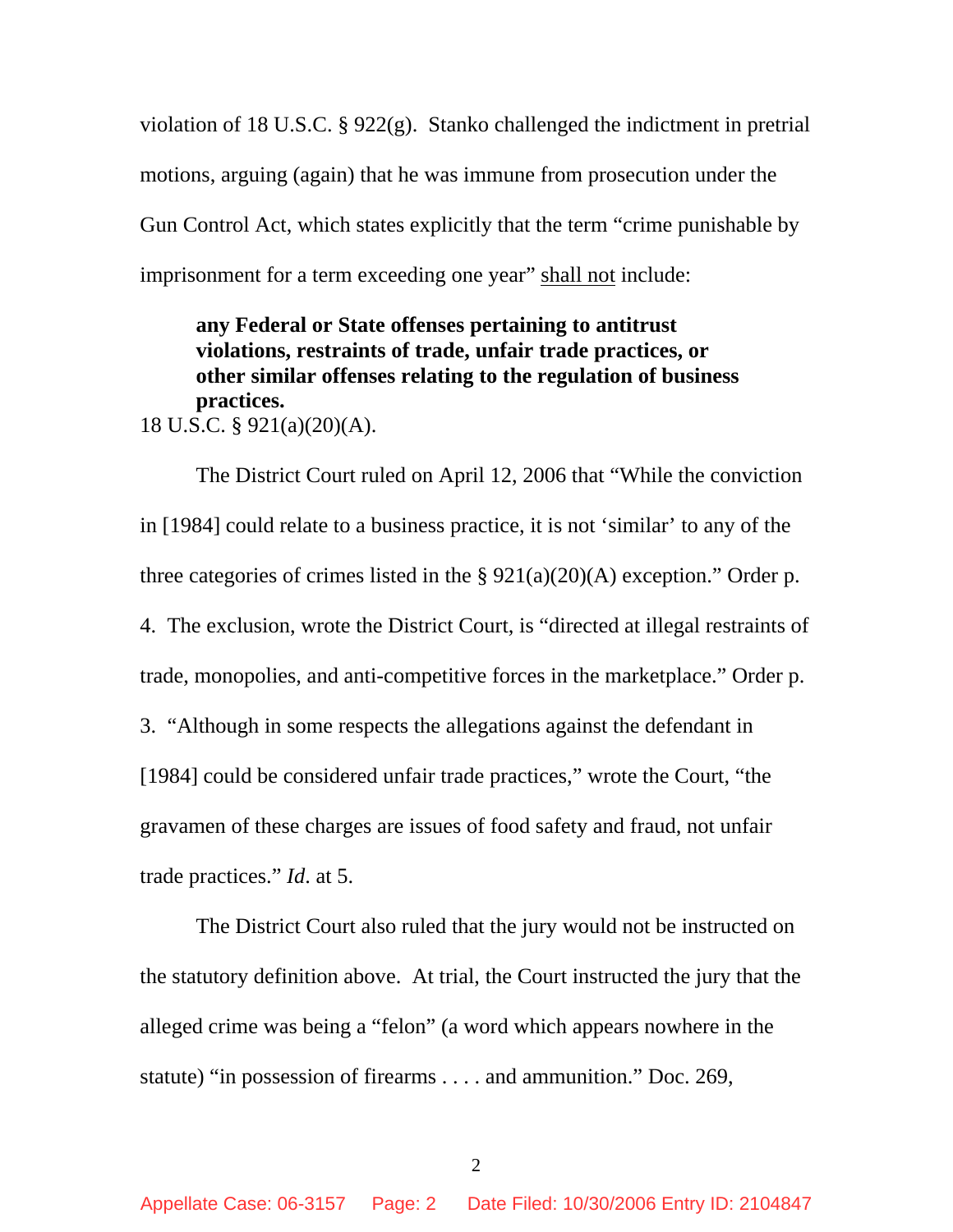Instructions 11 and 12. In place of Congress's definition in 18 U.S.C. §  $921(a)(20)(A)$ , the District Court substituted its own terms and definition: "that is, a crime punishable by imprisonment for a term exceeding one year" *Id.* 

Upon these instructions, the jury convicted Stanko of two counts of prohibited firearm and ammunition possession (Counts I and II) and acquitted him of unlawful transportation of a handgun (Count III). On August 3, 2006, the District Court sentenced Stanko to six (6) years in federal prison. Stanko now appeals.

#### **STATEMENT OF THE FACTS**

Rudolph George Stanko ("Stanko") is a cattleman from Sheridan County, Nebraska. On March 7, 2005, persons living in a house near Gordon, Nebraska owned by Stanko's ranch employer turned over eight firearms kept in the house to local police. Federal Bureau of Alcohol, Tobacco and Firearms agents searched the residence and seized several boxes of ammunition. The firearms and ammunition were linked to Stanko, and Stanko was subsequently indicted and convicted of two counts of possessing firearms and ammunition by a prohibited person in violation of 18 U.S.C. § 922(g).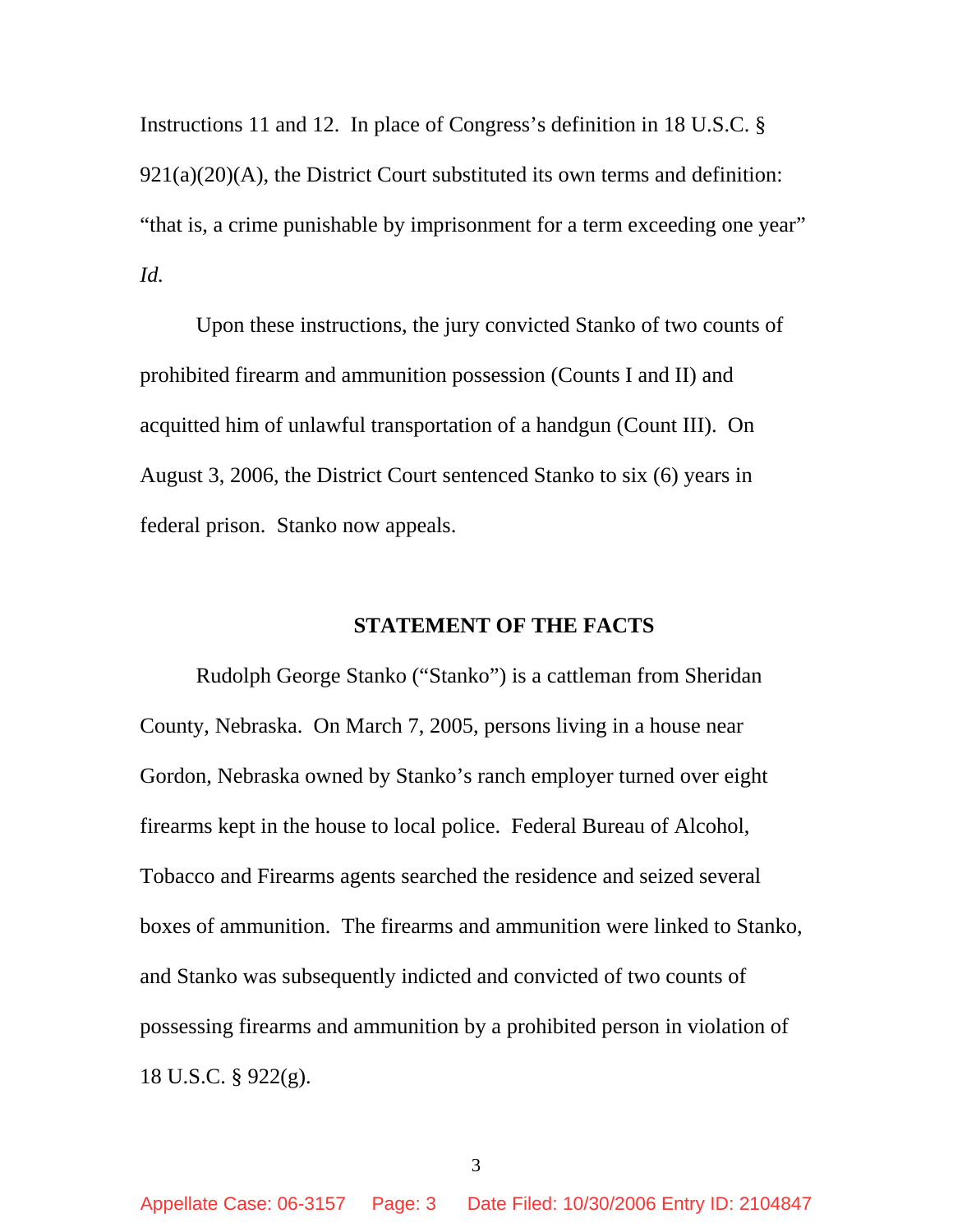#### **SUMMARY OF THE ARGUMENT**

 This is an appeal of a conviction for possession of firearms and ammunition by a person previously convicted of a "crime punishable by imprisonment for a term exceeding one year" in violation of the Gun Control Act, 18 U.S.C. § 922(g). The words used in this statute are defined in 18 U.S.C. § 921(a), which states in subsection (20)(A) that the designation of a prohibited person shall not attach to anyone whose prior offense was "any Federal or State offense[ ] pertaining to antitrust violations, unfair trade practices, restraints of trade, or other similar offenses relating to the regulation of business practices."

 In a pretrial order issued on April 12, 2006, the District Court found that Stanko's 1984 conviction for conspiracy to violate the Federal Meat Inspection Act did not qualify under the 921(a)(20)(A) exclusion because the exclusion is only "directed toward illegal restraints of trade, monopolies, and anti-competitive forces in the marketplace." Order p. 3. "Although in some respects [Stanko's FMIA violations] could be considered unfair trade practices," wrote the District Court, "the gravamen of these charges are issues of food safety and fraud, not unfair trade practices." *Id*. at 5.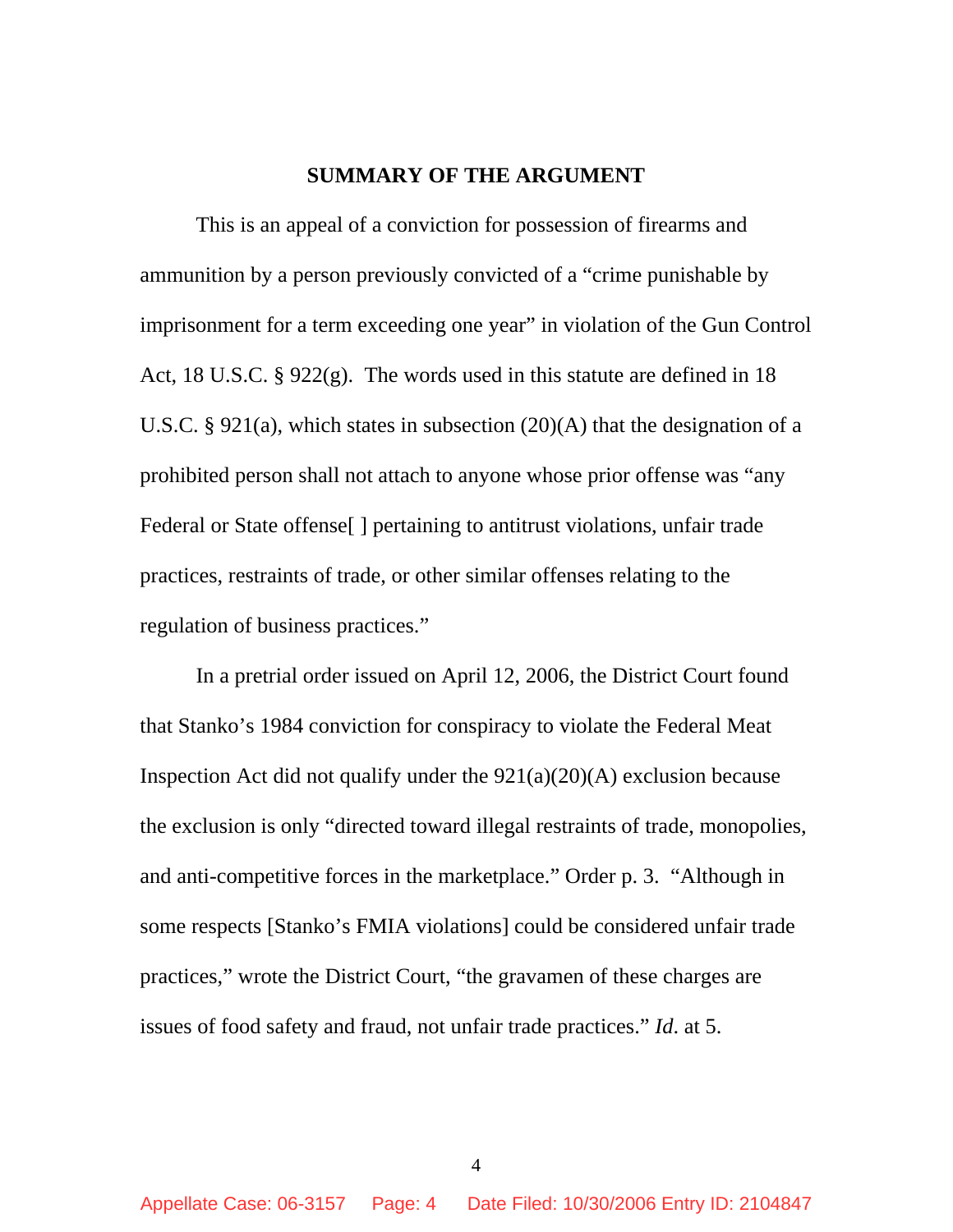Stanko respectfully submits that (1) the District Court's construction of 18 U.S.C. § 921(a)(20)(A) violates long-established rules of statutory interpretation, (2) violating the Federal Meat Inspection Act is an unfair trade practice as a matter of clearly established law, (3) Stanko's 1984 conviction plainly qualifies as an unfair trade practice even under the test the District Court purported to apply, (4) Stanko's 1984 conviction is an "offense relating to the regulation of business practices" even if it is not an unfair trade practice, (5) the concealment of  $921(a)(20)(A)$  from the jury deprived Stanko of his right to trial by jury on all elements of the offense.

#### **ARGUMENT**

## **I. THE LEGISLATIVE HISTORY OF 18 U.S.C. § 921(a)(20)(A) SUPPORTS THE FINDING THAT CONGRESS INTENDED TO EXEMPT A WIDE SCOPE OF BUSINESS-RELATED OFFENSES FROM THE FIREARM DISABILITIES OF 18 U.S.C. § 922(g).**

As a preliminary matter, it is undeniable that the drafters of 18 U.S.C. § 921(a)(20)(A) intended the exclusion to apply to business offenses generally, rather than any subset of business crimes. David T. Hardy, who assisted in drafting the legislation that amended the Gun Control Act in 1986, recounted the legislation's history in a 1986 law review article. "*The Firearm Owners' Protection Act: A Historical and Legal Perspective,"* 17 Cumb. L. Rev. 585, 586 (1986). Initial drafts of the legislation enumerated specific disabling offenses, allowing those convicted of all other offenses to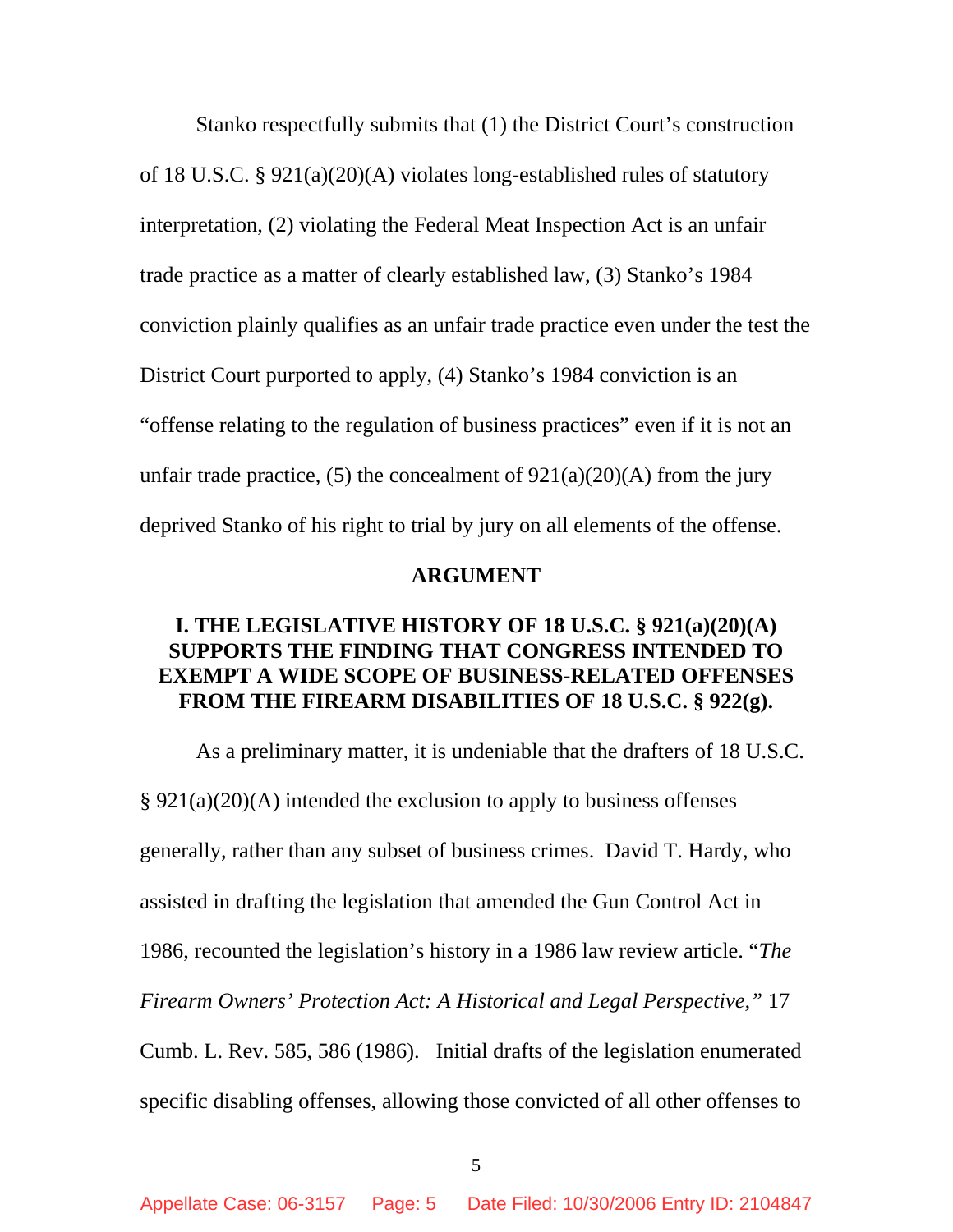freely possess firearms. *Id*. at 608. As the debates progressed, the "attempt to define specific 'disabling' offenses was dropped, and the Gun Control Act's broad inclusion of nonbusiness felonies was retained." "In exchange, the scope of administrative relief from disability was expanded." *Id*. at 609 (emphasis added).

The 1986 amendments "effectively overrule[d] six decisions of the United States Supreme Court, . . . and negate[d] perhaps one-third of the total caselaw construing the Gun Control Act of 1968." Congress also "reaffirm[ed]" the intent of Congress, expressed at Section 101 of Pub. L. 90-618, that "it is not the purpose of this title to place any undue or unnecessary Federal restrictions [on] acquisition, possession, or use of firearms appropriate to the purpose of hunting, trapshooting, target shooting [etc.]." Pub. L. 99-308, Section 1(b).

## **II. AS A MATTER OF PLAIN LANGUAGE, THE EXCLUSION FOUND AT 18 U.S.C. § 921(a)(20) CLEARLY EXTENDS BEYOND "ANTI-COMPETITIVE FORCES IN THE MARKETPLACE."**

 If Congress had intended 921(a)(20)(A) to apply only to offenses aimed at monopolies and "anti-competitive forces in the marketplace" (to use the District Court's language), it could have stated so explicitly. Instead, Congress used broad, open-ended phrases (e.g., "any Federal or State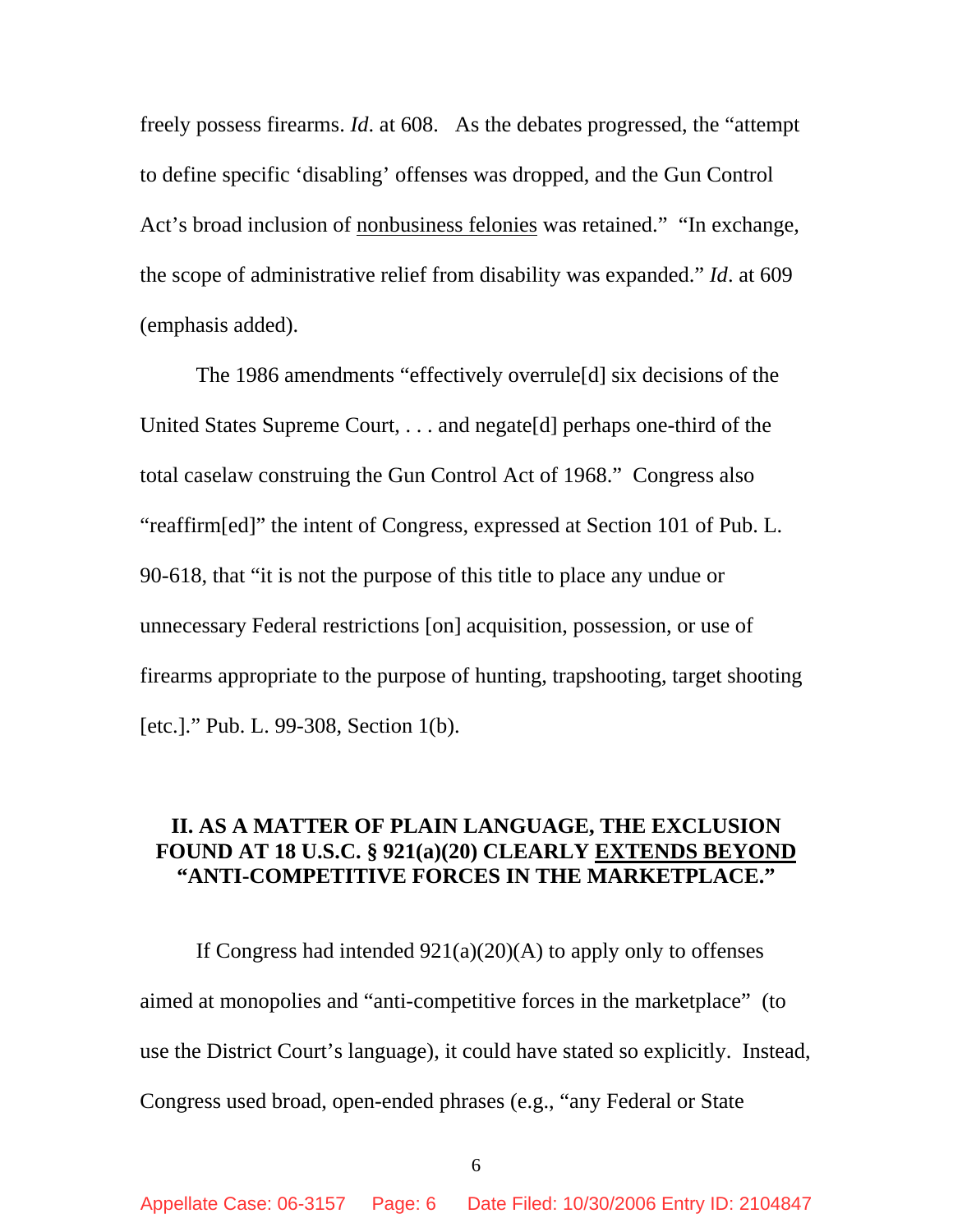offenses" "pertaining to," "or other," and "relating to the regulation of"). Section 921(a)(20)(A) does not enunciate any suggestion that the excluded offenses must be directed toward any specific goal, aim, or objective. The phrase "unfair trade practice" alone encompasses a vast array of businessrelated offenses. Even the term "antitrust" invokes hundreds of separate offenses, including conspiracies to fix prices, monopolize trade, harm competitors, or otherwise restrain markets. See David Kopel, *Antitrust After Microsoft* (1998) (suggesting almost any conspiracy to maximize business profits or market share can qualify as an antitrust violation).

 Lawmakers have many choices available when drafting laws, and the meaning of their words can often be determined by considering alternative language that they do not choose. Congress could have ended § 921(a)(20) with the enumeration of three specific areas of law: "antitrust violations, unfair trade practices, [and] restraints of trade." Congress could also have ended  $\S 921(a)(20)$  with the words "or other similar offenses." But the addition of a defining clause ("relating to the regulation of business practices") serves to emphasize *the way* that Congress viewed the enumerated examples as being similar to each other.

 As Justice Scalia wrote in a recent opinion, two seemingly "similar" items may be "as similar as chalk and cheese." *Blakely v. Washington*, 542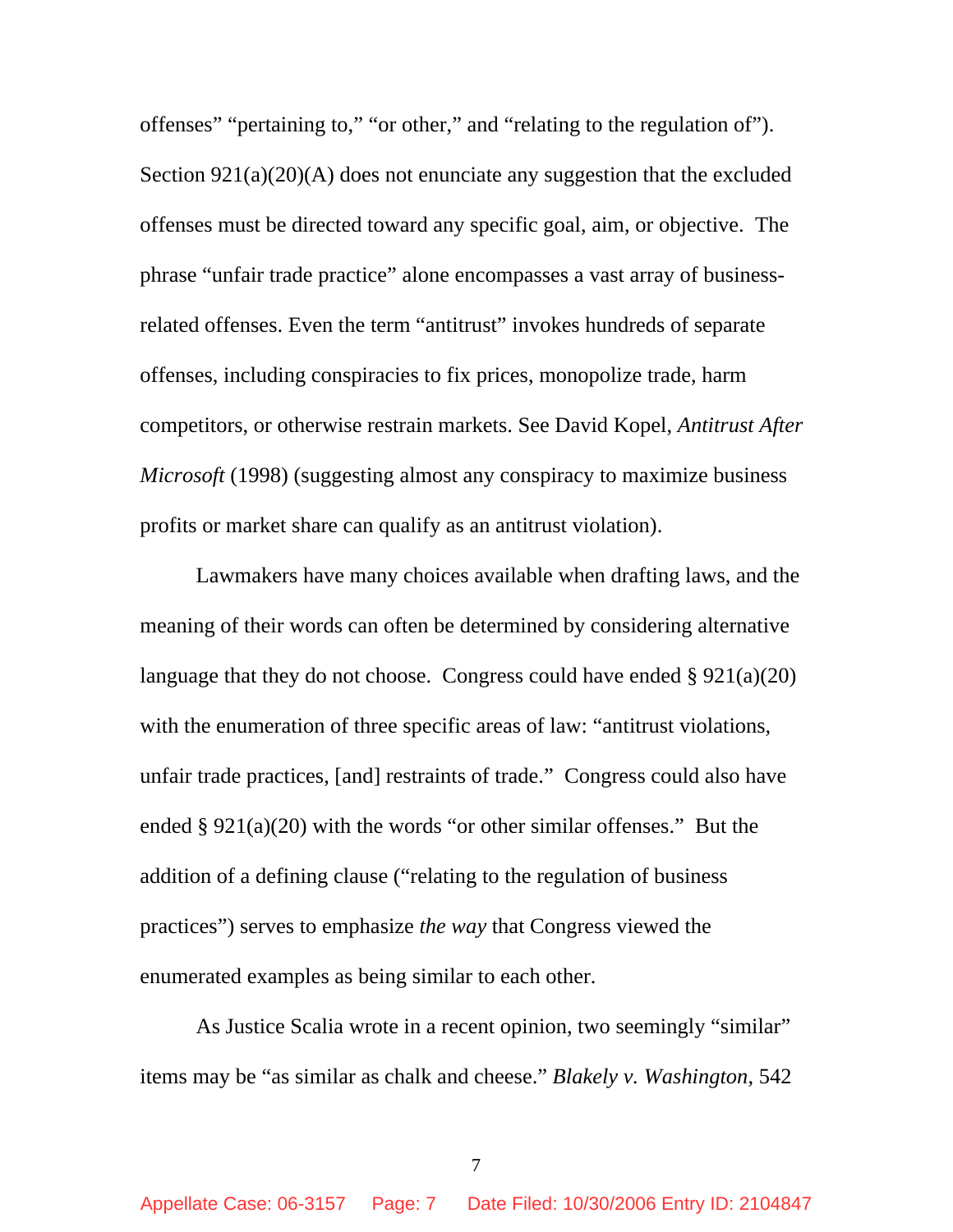U.S. 296, 302 (2004). But when lawmakers attach a descriptive clause to define the way the drafters view examples as similar, the descriptive clause must be given great weight by the courts. See, e.g., *Minizza v. Stone Container Corp.*, 842 F.2d 1456 (3<sup>rd</sup> Cir. 1988) (finding that bonuses paid to workers as inducements for ratification of a bargaining agreement qualified as "other similar payments to an employee which are not made as compensation for [ ] hours of employment" even though the bonuses were decidedly *dissimilar* to the six given examples); *Stoltz v. Brattleboro Hous. Auth.*, 315 F.3d 80 ( $2<sup>nd</sup>$  Cir. 2002) (holding that a debtor's interest in a "license, permit, charter, franchise, or other similar grant" includes a public housing lease because the word "grant" implies almost any property interest provided by the government); *United States v. Politzer*, 59 F. 273 (N.D.Cal. 1893) (finding that an advertisement for European bonds qualified as a "circular concerning a lottery . . . or other similar enterprise offering prizes dependent upon lot or chance" although the ad bore little similarity to a lottery circular); *C.f. Scott v. State*, 141 N.E. 19, 23 (Oh. 1923) (soliciting sexual favors is "similar" to taking bribes of money and "other valuables" because it tends to show a corrupt purpose in office).

For years, federal courts battled over the meaning of a tax statute that imposed a heavy tax on amounts paid "at any roof garden, cabaret, *or other*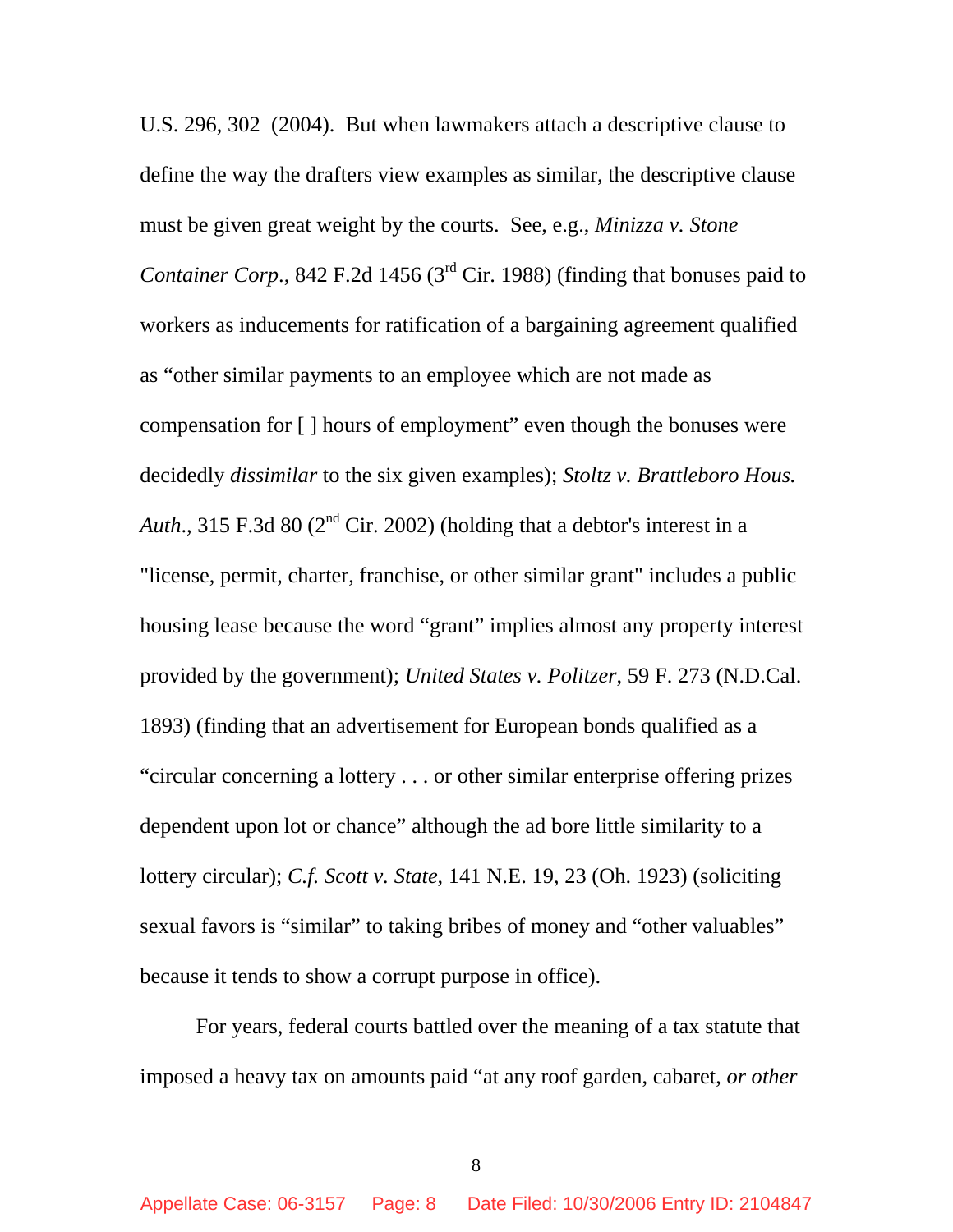*similar* place furnishing a public performance for profit." 26 U.S.C. § 4231 (emphasis added). But the circuit courts ultimately came to a consensus that the phrase "or other similar place" had to be interpreted according to the description that followed ("furnishing a public performance for profit") rather than by comparing given places to the two enumerated examples (roof gardens and cabarets). *Roberto v. United States*, 518 F.2d 1109 (2d Cir. 1974); *United States v. Ritchie*, 327 F.2d 732 (5<sup>th</sup> Cir. 1964) (holding that a bar qualified as a "similar place furnishing a public performance for profit" because it contained a jukebox and floor space for dancing); *Avalon Amusement Corp. v. United States, 165 F.2d 653 (7<sup>th</sup> Cir. 1948) (holding* that a bar adjoining a dance hall is a "similar place"); *Stevens v. United States*, 302 F.2d 158 ( $5<sup>th</sup>$  Cir. 1962) (affirming a directed verdict in favor of a broad interpretation); *Billen v. United States*, 273 F.2d 667 (10<sup>th</sup> Cir. 1987) (holding that a nightclub qualified as an "other similar place"); *Birmingham v. Geer*, 185 F.2d 82 ( $8<sup>th</sup>$  Cir. 1950) (holding that the phrase "other similar" implied a broad range of subjects fitting the given description).

 This Court of Appeals made it clear that analysis of the phrase "any roof garden, cabaret, or other similar place furnishing a public performance for profit" involved more than simply comparing a given establishment with roof gardens and cabarets. The phrase "or other similar place" "shows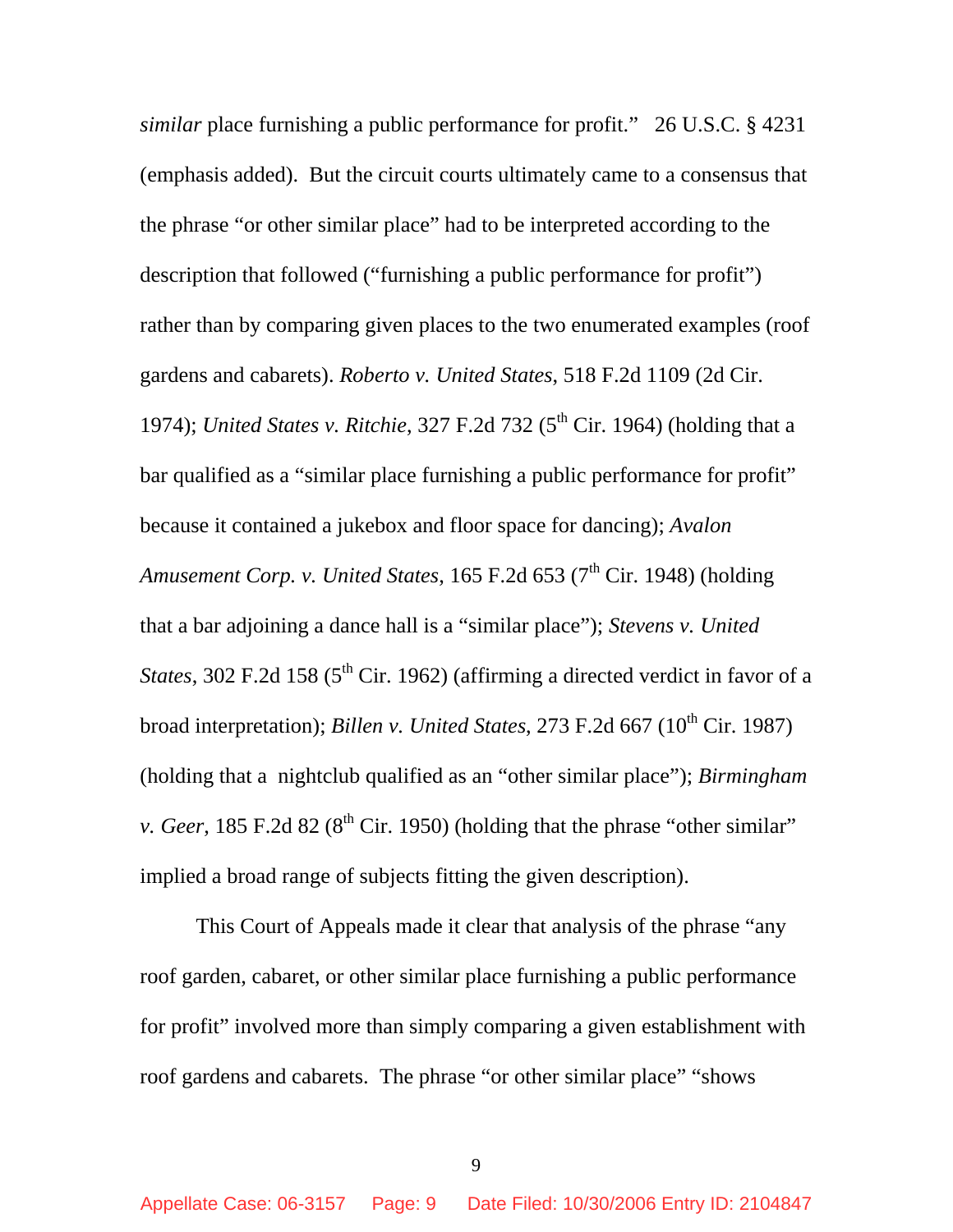conclusively that Congress always thought there were other similar places which ought to be taxed like cabarets." *Id*. at 87. Dance halls and ballrooms "were consistently lumped together in the most general classification of unnamed 'places' to which admission was charged and taxed merely as such places." *Id.*

The history negates an inference that because the dance halls were not named in the amendment therefore they were not intended to be taxed thereunder, and it also refutes the argument that because Congress did not call them by name or dwell upon the differences which distinguish them from cabarets therefore Congress did not intend to tax them.

*Id*. at 87.

It is noteworthy that those subject to the 'cabaret' tax invariably made arguments which were virtually identical to those used by the District Court in Stanko's case. They argued that the phrase "other similar" implied that a facility must be virtually identical to a roof garden or a cabaret to qualify. *See, e.g., Landau, supra*, at 254 ("Appellant insists that" the question "is whether his ballroom was a 'cabaret.'"). The appellate courts overwhelmingly rejected this construction.

"Despite vigorous arguments to the contrary," wrote this Court in *Geer*, "it appears as clear to this court as it did to the court in the Seventh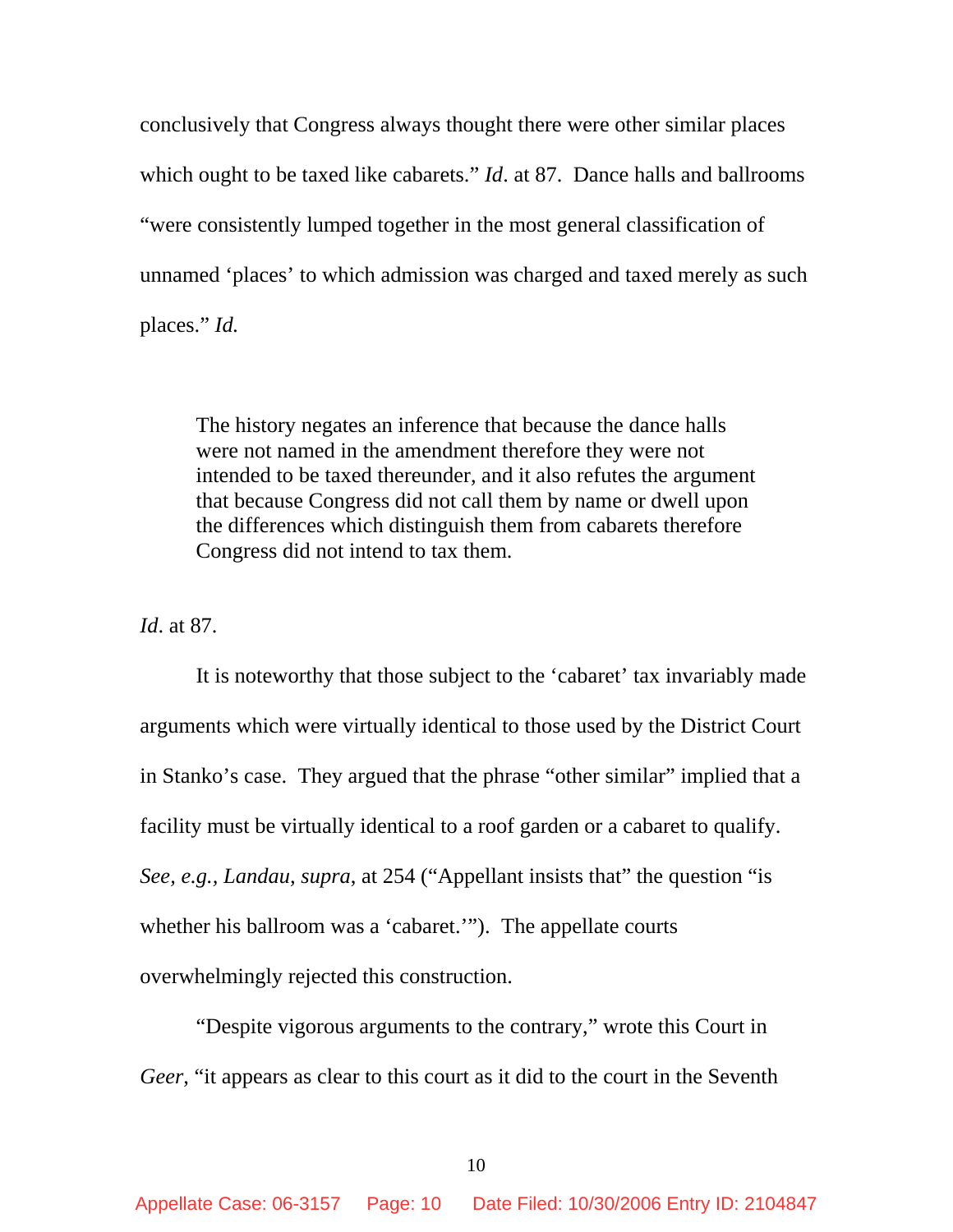Circuit [in *Avalon Amusement Corp.*] that" the phrase 'other similar' includes a wide variety of entertainment facilities. A narrower interpretation would "tortur[e] the plain meaning of the phrase to sustain that contention." *Geer* at 85, 86.

 The *way* that "antitrust violations, unfair trade practices, and restraints of trade" were viewed as similar by Congress is that all three are "offenses relating to the regulation of business practices." The Supreme Court, in *Greenleaf v. Goodrich*, 101 U.S. 278 (1916), held that where terms are of general knowledge (e.g., "relating to the regulation of business practices"), courts are to apply no trick language known only to courts or the government, such as a hidden purpose or aim of a statute.

The word "similar" in 921(a)(20) also adds an element of vagueness that must be resolved in favor of an inclusive interpretation. The case of *Springfield Armory v. City of Columbus,* 29 F.3d 250 ( $6<sup>th</sup>$  Cir. 1994) is illustrative: The city banned certain named guns as well as "models by the same manufacturer with the same action design that have slight modifications and enhancements." The Sixth Circuit pointed out that guns varied widely in design, function and power, and it was impossible to determine how much of a difference it took to make something not of "the same action design."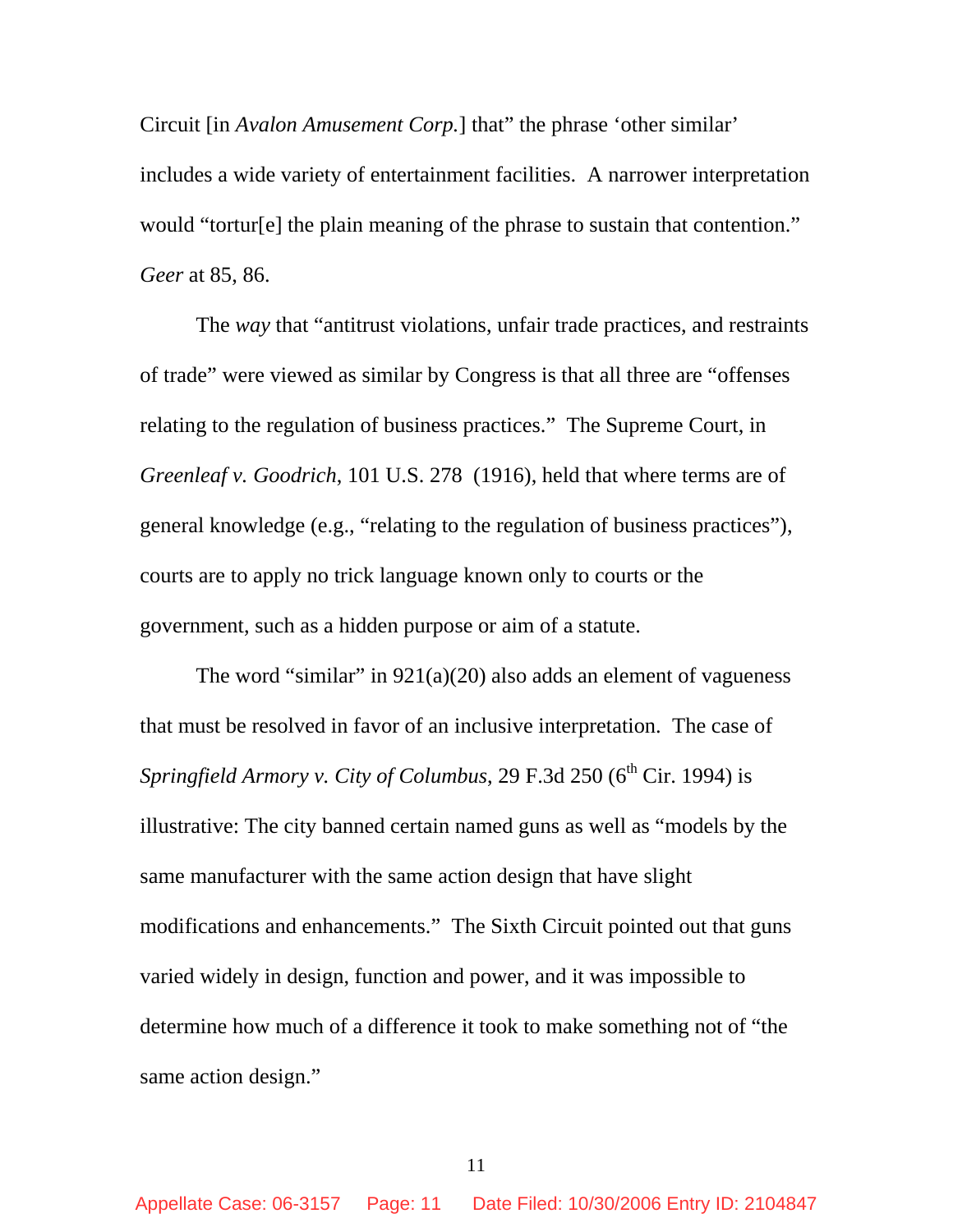Moreover, the District Court's ruling renders the phrase "relating to the regulation of business practices" an inconvenient nullity, thus violating a maxim of statutory construction developed over centuries. "A statute ought, upon the whole, to be so construed that, if it can be prevented, no clause, sentence**,** or word shall be superfluous, void, or insignificant**.**'" *TRW, Inc. v. Andrews*, 534 U.S. 19, 31 (2001) (quoting *Duncan v. Walker*, 533 U.S. 167, 174 (2001)). "We are not at liberty," said Mr. Justice Strong, "to construe any statute so as to deny effect to any part of its language. It is a cardinal rule of statutory construction that significance and effect shall, if possible, be accorded to every word. "This rule has been repeated innumerable times." *United States v. Lexington Mill & Elevator Co*., 232 U.S. 399, 410 (1914) (quoting from *Mkt. Co. v. Hoffman*, 101 U.S. 112, 115 (1879)).

## **III. VIOLATING THE FEDERAL MEAT INSPECTION ACT IS AN UNFAIR TRADE PRACTICE AS A MATTER OF LAW. INDEED, THE ACT EXPRESSLY PREEMPTS PROVISIONS OF MANY STATE STATUTORY SCHEMES WHICH ARE PLAINLY ENTITLED "UNFAIR TRADE PRACTICES" ACTS.**

Violating the Federal Meat Inspection Act is an unfair trade practice as a matter of clearly established law. *See, e.g., United Corp. v. FTC*, 110 F2d 473, 475 (4<sup>th</sup> Cir. 1940) (holding that provisions of the Packers  $\&$ Stockyards Act "together with provisions of the *Meat Inspection Act* . . .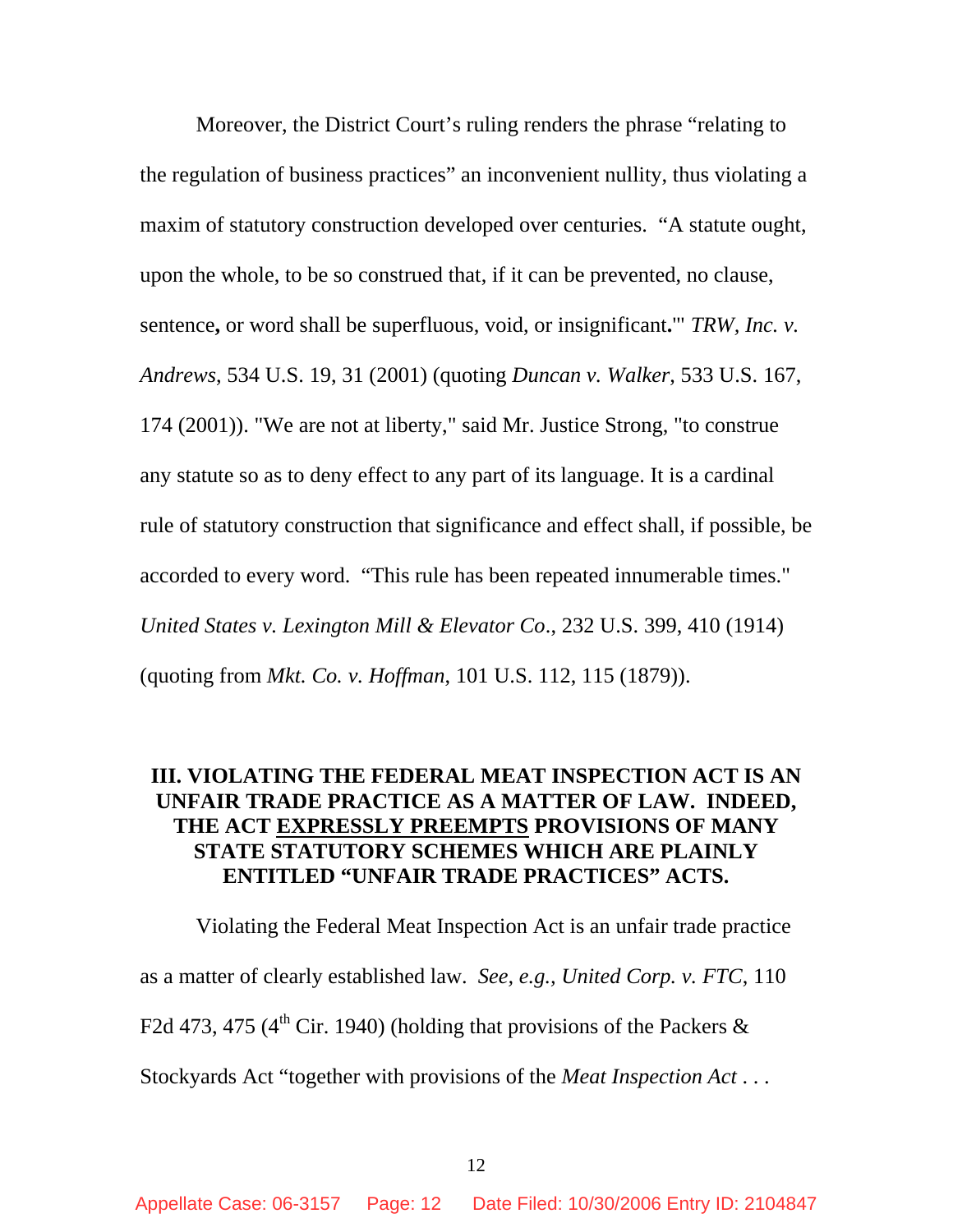undoubtedly vests the Secretary of Agriculture with plenary power to . . . *forbid unfair trade practices* in the sale [of meat products]") (emphasis added).

Many state codes contain unfair-trade-practices statutes, and some of them expressly include false meat labeling. *See, e.g.*, Alaska Code  $45.50.471(a)(21)$  and (b) (unfair trade practice to misrepresent meat quality or "selling [or] falsely representing or advertising meat, fish or poultry which has been frozen as fresh"); N.M. Stat. Ann. § 25-3-15(2) (unfair trade practice statute criminalizing deceptive marketing and misrepresentation of meat). All of these state unfair-trade-practices acts relating to meat quality have been preempted by the Federal Meat Inspection Act. See *Jones v. Rath Packing Co*., 430 U.S. 519 (1977); *Animal Legal Defense Fund, Inc. v. Provimi Veal Corp*., 626 F. Supp. 278 (D. Mass. 1986) (holding that the Massachusetts state unfair trade practices statutes regarding meat quality have been preempted by the "comprehensive federal scheme regulating the labeling, packaging and marketing of meat"). At least one state *unfair trade practices* act explicitly invokes the Federal Meat Inspection Act's standards as its own. See 815 Illinois Comp. Stats A. § 505/1 (2006) ("Consumer Fraud and Deceptive Business Practices Act").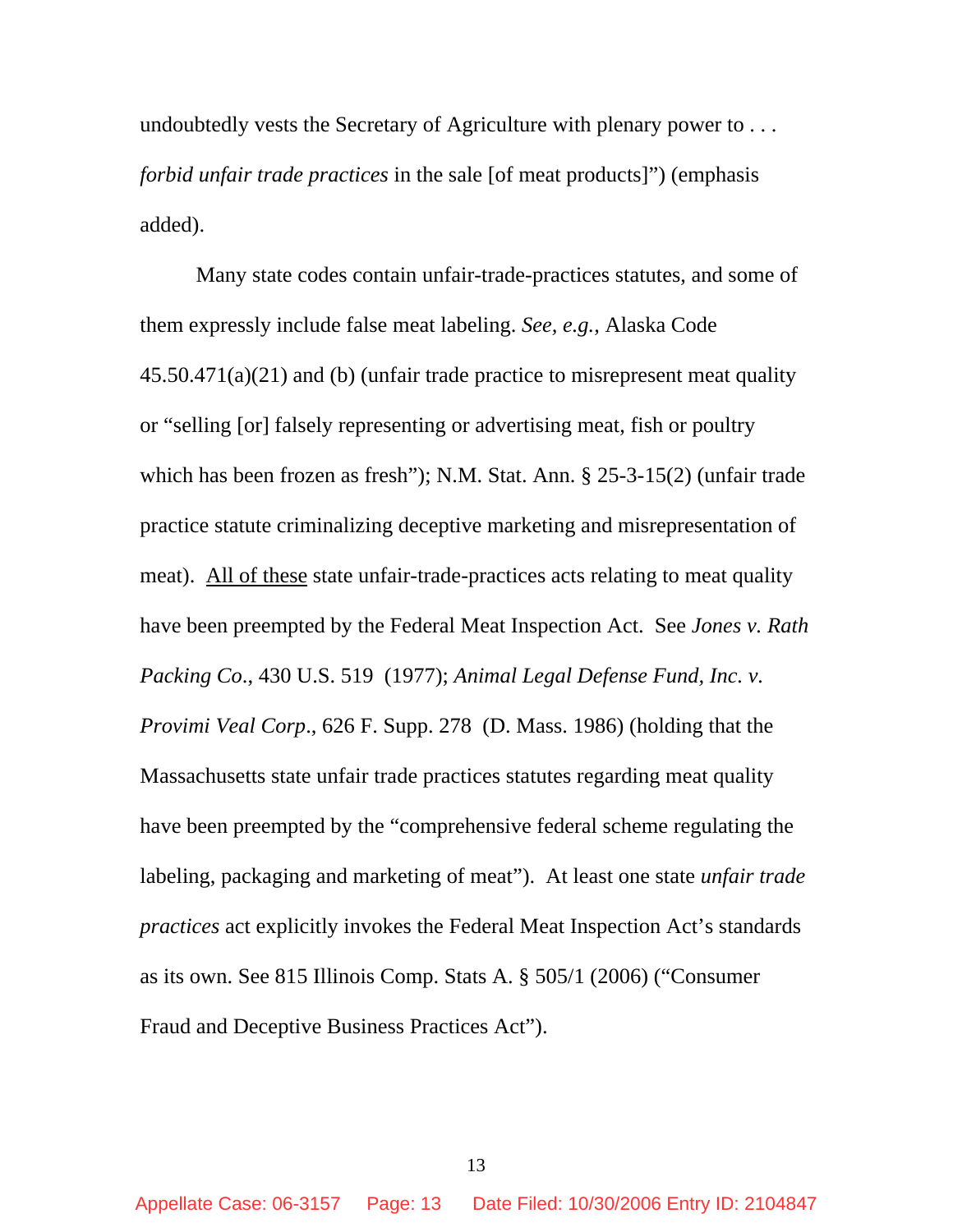It is well-settled, black letter law that mislabeling products is an unfair trade practice.<sup>1</sup> See, e.g., North Carolina G.S. § 75-1.1 (prohibiting unfair trade practices—specifically including misbranding of products). *See also Forum v. Boca Burger, Inc*., 788 So.2d 1055 (Fla. App. 2001) (involving mislabeling of food products under Florida's Unfair Trade Practices Act); *Commonwealth v. Burns*, 663 A.2d 308 (Pa. 1995) (unfair trade practice where contractor misrepresented quality of work); *Western Star Trucks, Inc. v. Big Iron Equip. Serv*., 101 P.3d 1047 (Ak. 2004) (unfair trade practice to misrepresent consequences of contracts); *Hale Nursery Co., Inc. v. Forrest*, 381 S.E.2d 906 (S.C. 1989) (unfair trade practice claim involving mislabeled trees).

#### **IV. STANKO'S 1984 CONVICTION QUALIFIES AS AN UNFAIR TRADE PRACTICE EVEN UNDER THE TEST THE DISTRICT COURT PURPORTED TO APPLY.**

The District Court suggested that unfair trade practice convictions are limited to those that depend on their "financial effect on the consumer or on competition." Order p. 5. The Appellant submits that under this test, his

 $\overline{a}$ 

<sup>&</sup>lt;sup>1</sup> Note that product mislabeling can also be a restraint of trade. *Eon Labs Mfg. v. Watson Pharms, Inc.*, 164 F.Supp. 2d 350 (S.D.N.Y. 2001) (suit over mislabeling drugs as restraint of trade); *Wimm v. Jack Eckerd Corp.*, 3 F.3d 137 (5<sup>th</sup> Cir. 1993) (mislabeling count included in restraint of trade complaint); *Clinkscales v. Chevron, Inc.*, 831 F.2d 1565 (11<sup>th</sup> Cir. 1987) (mislabeling, willful adulteration, and misbranding claims in a restraint-of-trade action).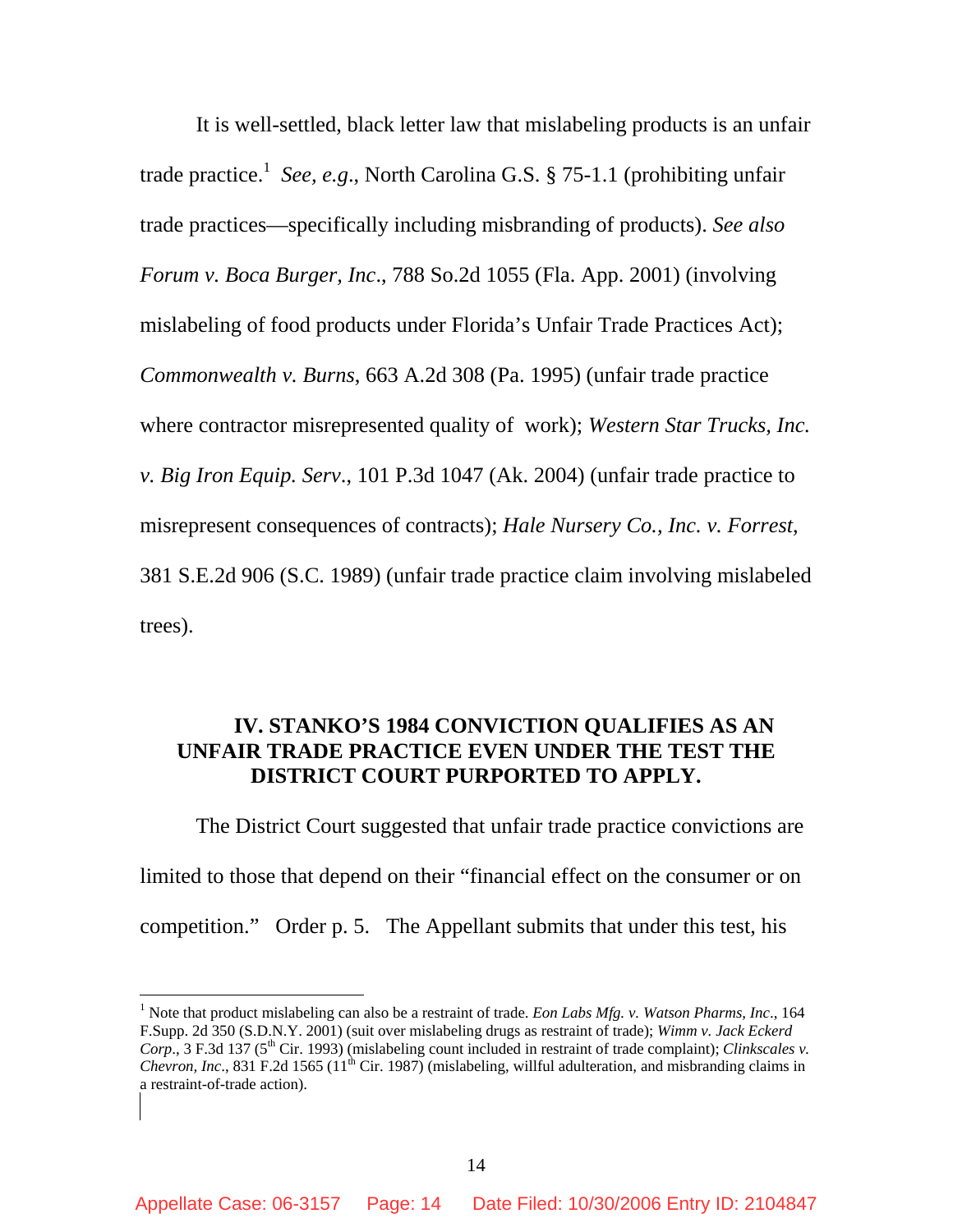1984 conviction plainly qualifies. Indeed, few convictions would more clearly qualify.

 The Federal Meat Inspection Act, 21 U.S.C. § 601 et seq., is a complicated scheme of industry regulation taking up more than twenty pages of the U.S. Code. The Act covers the production, preparation, packaging, labeling, inspection and certification of meat products. The statutory scheme begins with a Congressional statement of findings indicating a need to ensure "effective regulation of meat and meat food products in interstate or foreign commerce," "so as to protect markets, livestock products and processing of meat, and consumers." Of particular importance is the statute's stated anathema: "unwholesome, adulterated, mislabeled, or deceptively packaged articles [which] can be sold at lower prices and compete unfairly with the wholesome, not adulterated, and properly labeled and packaged articles, to the detriment of consumers and the public generally." "It is hereby found," proclaims the Congressional statement, "that all articles and animals which are regulated under this Act are either interstate or foreign commerce or substantially affect such commerce, and that regulation by the Secretary . . . . [is] appropriate to prevent and eliminate burdens upon such commerce, to effectively regulate such commerce, and to protect the health and welfare of consumers." 21 U.S.C. § 602 (emphasis added):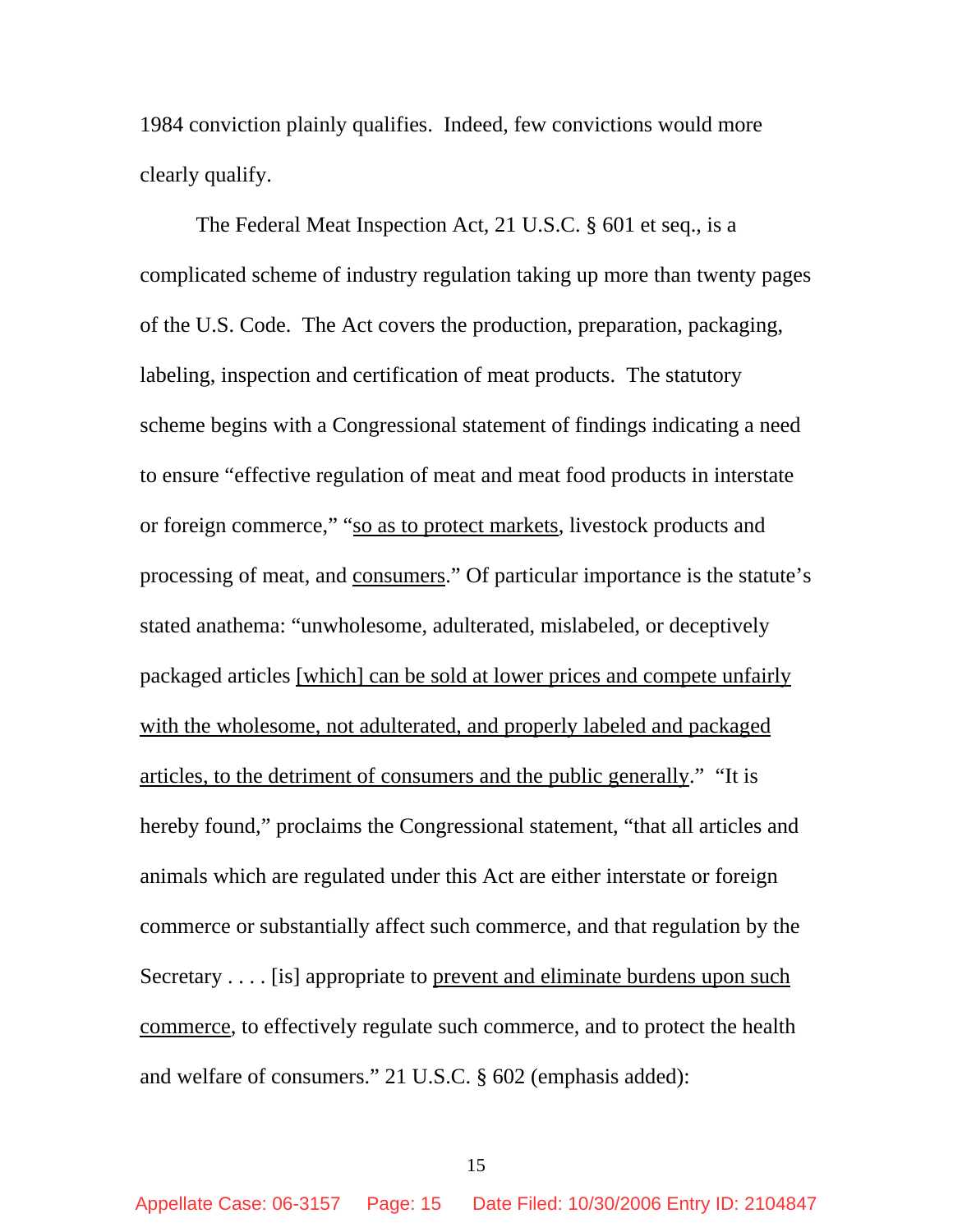#### § 602. Congressional statement of findings

Meat and meat food products are an important source of the Nation's total supply of food. . . . Unwholesome, adulterated, or misbranded meat or meat food products impair the effective regulation of meat and meat food products in interstate or foreign commerce, are injurious to the public welfare, *destroy markets* for wholesome, not adulterated, and properly labeled and packaged meat and meat food products, and *result in sundry losses to livestock producers* and processors of meat and meat food products, as well as injury to consumers. The unwholesome, adulterated, mislabeled, or deceptively packaged articles *can be sold at lower prices and compete unfairly* with the wholesome, not adulterated, and properly labeled and packaged articles, to the detriment of *consumers* and the public generally. . . . [R]egulation by the Secretary and cooperation by the States . . . [is] appropriate to *prevent and eliminate burdens upon such commerce*, to effectively regulate such commerce, and to protect the health and welfare of *consumers.*

*Id.* (emphasis added).

The Congressional statement of findings above invokes the goal of halting *anti-competitive forces in the marketplace no* fewer than four (4) times—*more than in the Sherman Antitrust Act*. 15 U.S.C. § 1 (1890).

Stanko's 1984 offenses were not only violations of a statutory scheme

expressly aimed at anti-competitive forces in the marketplace. They

involved specific conduct which harmed competitors, as the Tenth Circuit

Court of Appeals expressly found: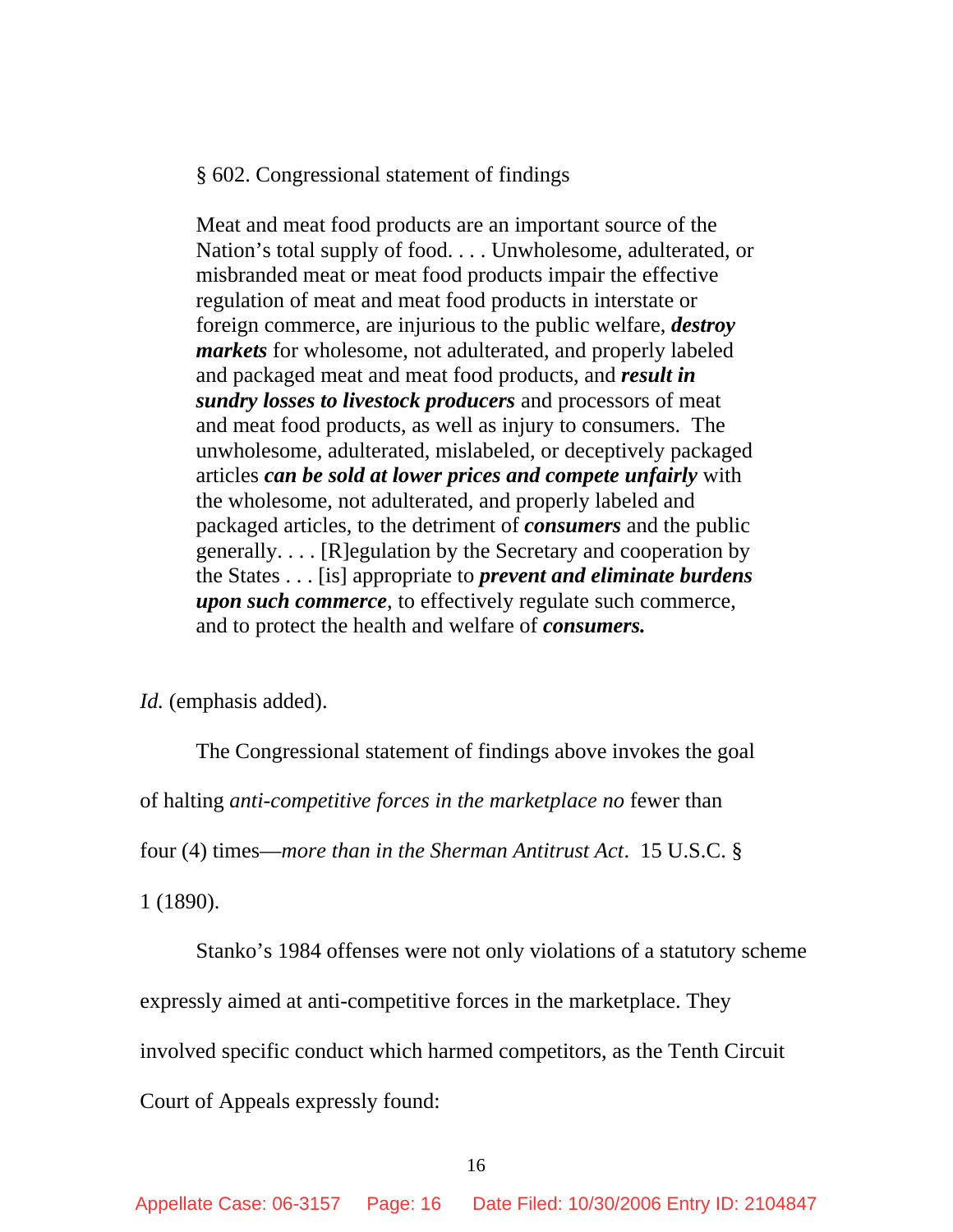The principal effect of all the crimes committed was that Cattle King reaped great economic rewards. Selling meat which should have been condemned, misdating boxes so that meat could be stockpiled and thus produced more cheaply, all directly benefited Cattle King economically.

#### *Cattle King* at 242 (emphasis added).

A plain reading of the Federal Meat Inspection Act refutes any assertion that someone can violate the Act without having an "effect on the consumer or on competition." The Meat Inspection Act does not apply to food safety or fraud in any noncommercial context. No person not associated with a commercial meat business can be charged or convicted under its provisions. Moreover, the Act *exempts* all personal, household, and employee meat production and processing not intended for commercial sale. 21 U.S.C. § 623(a).

The Act places no duties and imposes no legal obligations upon a person not engaged in the production, retailing or management of a business enterprise. No private remedy or right of action exists under the Meat Inspection Act's civil provisions. *Mario's Butcher Shop & Food Center, Inc. v. Armour & Co*., 574 F.Supp. 653 (N.D.Ill. 1983).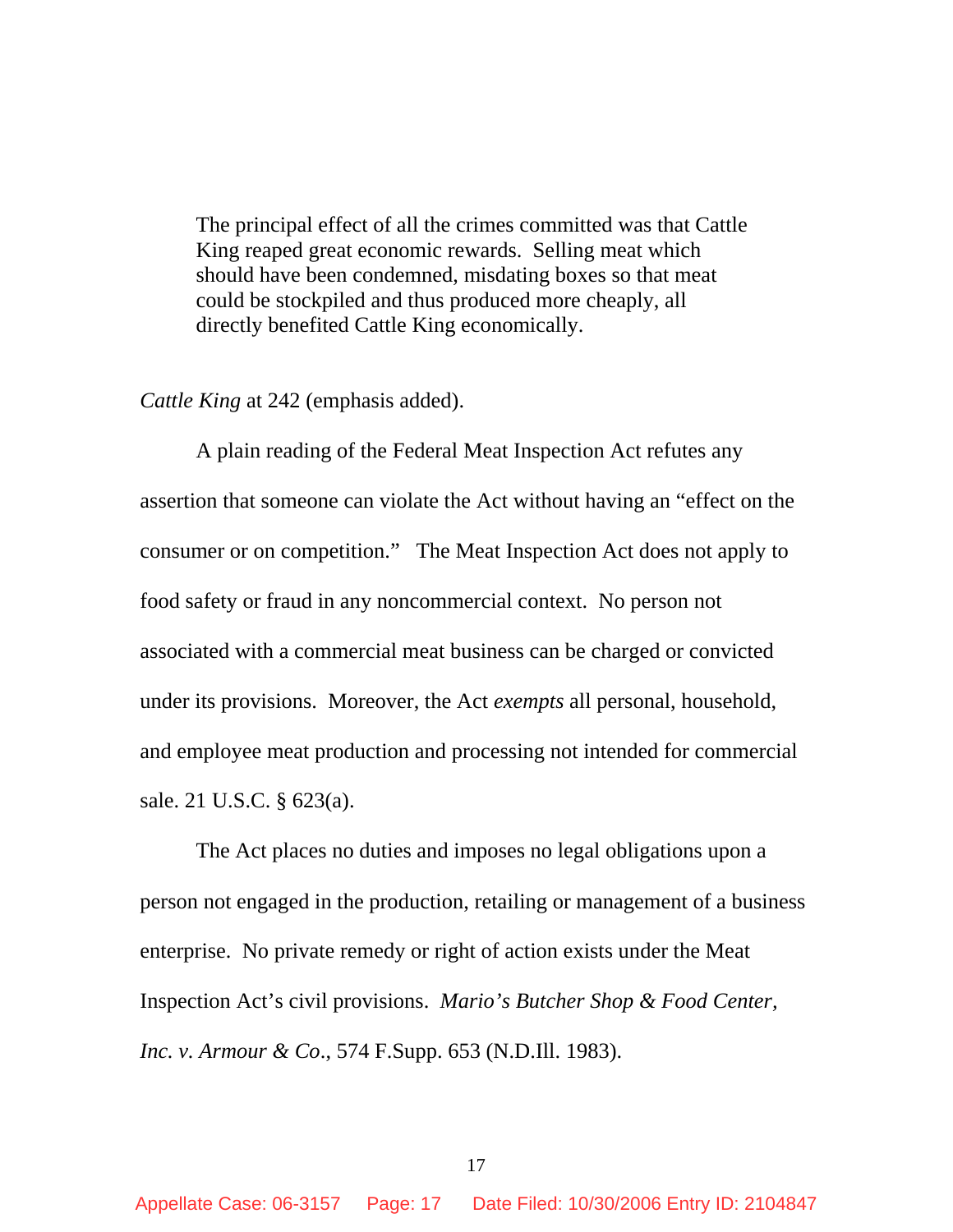## **V. ALL PUBLISHED CASE LAW INTERPRETING THE SCOPE OF 921(a)(20) CLEARLY SUPPORTS STANKO'S CONTENTION THAT AN FMIA CONVICTION FALLS WELL WITHIN THE 921(a)(20) EXCLUSION.**

 Only three published opinions have ever analyzed the scope of § 921(a)(20): *United States v. Meldish*, 722 F.2d 26, 28 (2nd Cir. 1983); *Dreher v. United States, 115 F.3d 330 (5<sup>th</sup> Cir. 1997); and <i>United States v. McLemore*, 792 F.Supp. 96 (S.D.Al. 1992). *McLemore* overturned a conviction under 18 U.S.C. § 922(g) where the defendant's prior conviction involved rolling back the odometers of used cars to defraud buyers. The Court held that McLemore's offense qualified under the exclusion even though it also constituted fraud or other common law crimes.

 Although Dreher and Meldish failed to qualify under the exclusion, the *rule* of both cases qualifies Stanko's prior offense as an exempt conviction for Gun Control Act purposes. In each case, the claimant argued that his conviction stemmed from underlying facts that involved business affairs. Dreher claimed that his mail fraud conviction involved an underlying scheme for rigging a business bidding process; Meldish argued that his conviction for falsifying a customs declaration was related to a jewelry business. In both cases, the courts applied an entirely mechanical test: the 921(a)(20) business exclusion applies to prior convictions where the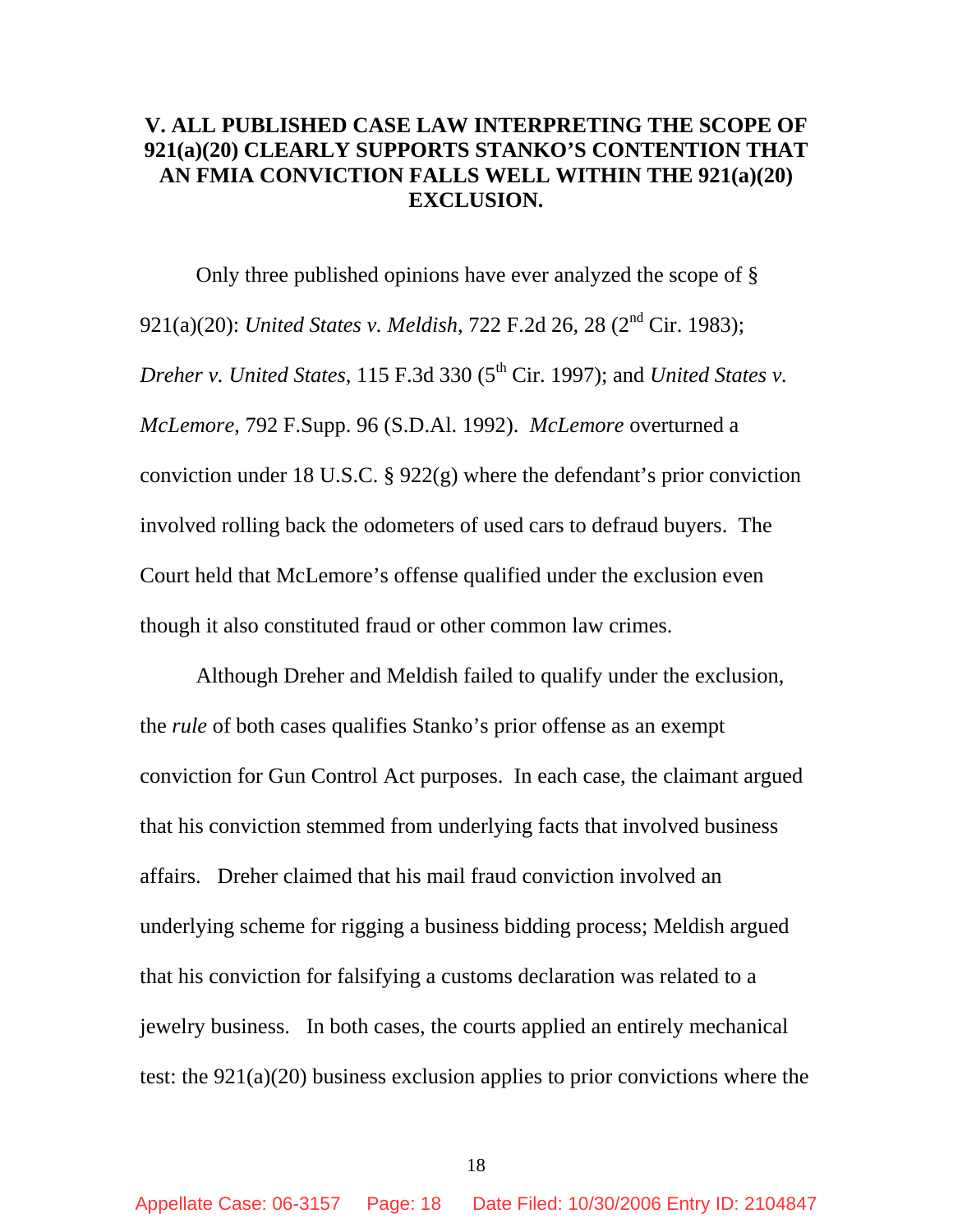elements required for conviction involved a business regulation nexus. This test clearly exonerates Stanko; indeed, few offenses would more obviously qualify under the rules established in *Meldish* and *Dreher*.

## **VI. THE DISTRICT COURT'S HOLDING THAT STANKO'S 1984 CONVICTION DOES NOT QUALIFY UNDER THE EXCLUSION BECAUSE IT WAS "FRAUD-RELATED" IS UNTENABLE BECAUSE THE 921(a)(20) EXCLUSION PLAINLY INCLUDES FRAUD-RELATED FEDERAL AND STATE OFFENSES PERTAINING TO ANTITRUST VIOLATIONS, UNFAIR TRADE PRACTICES, RESTRAINTS OF TRADE, OR OTHER SIMILAR OFFENSES RELATING TO THE REGULATION OF BUSINESS PRACTICES.**

 The District Court's holding is essentially the same argument the government made in *United States v. McLemore*, 792 F.Supp. 96 (S.D.Al. 1992). In *McLemore*, the government argued that a defendant's previous conviction for rolling back car odometers "has its origins in common law fraud by deception" and was thus not a business-related offense. The *McLemore* court found that odometer rollback qualified as businessregulation-related even if it also constituted fraud.

 Fraud, though a free-standing federal crime, is also a component of many other federal regulatory schemes. Indeed, fraud is a component of federal antitrust law, as well as restraint-of-trade law and unfair-tradepractice law. Many antitrust prosecutions involve fraud allegations. *See*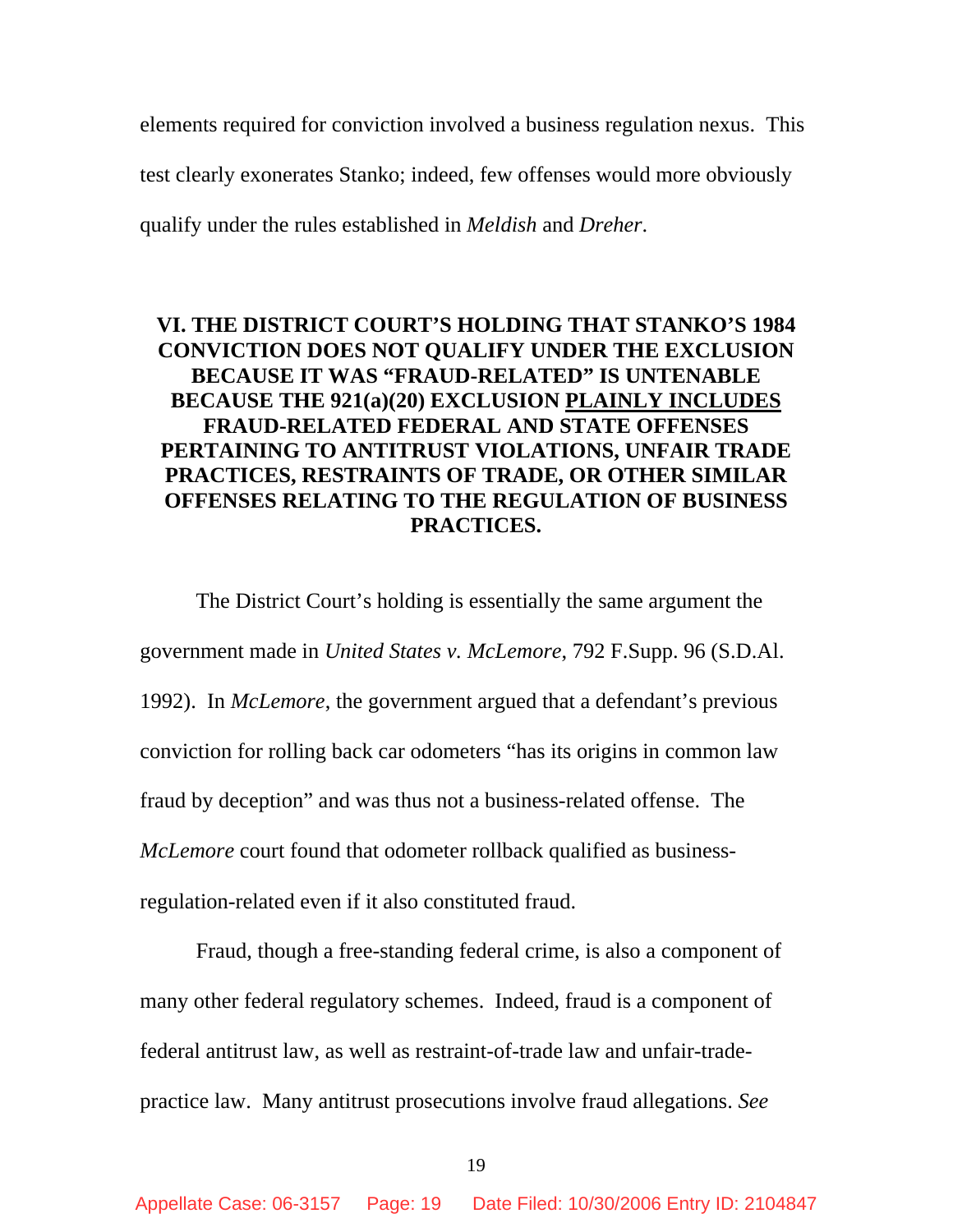*Pfizer, Inc. v. Gov't of India*, 434 U.S. 308 (1978) (price fixing, market division, and fraud upon the Patent Office as an antitrust violation).; *Hudson Sales Corp. v. Waldrip*, 211 F.2d 268 ( $5<sup>th</sup>$  Cir. 1954) (allegation of fraud as restraint of trade); *Atlantic Heel Co. v. Allied Heel Co.*, 284 F.2d 879 (1<sup>st</sup>) Cir. 1960) (antitrust violation for, inter alia, fraudulently misrepresenting one's own company as a branch of another to obtain credit). *See also American Tobacco Co. v. People's Tobacco Co.*, 204 F.58 (5<sup>th</sup> Cir. 1913); *United States v. Lang*, 766 F.Supp. 389 (D.Md. 1991); *Woods Exploration & Production Co. v. Aluminum Co. of America*, 438 F.2d 1286 (5<sup>th</sup> Cir. 1971); *Marketing Assistance Plan, Inc. v. Assoc. Milk Producers*, 338 F.Supp. 1019 (S.D.Tex. 1972); *Outboard Marine Corp. v. Pezetel*, 474 F.Supp. 168 (C.D.Del. 1979); *TransKentucky T.R.R. v. Louisville & N.R.,* 581 F.Supp. 759 (E.D.Ky. 1983); *In re Wheat Rail Freight Rate Antitrust Litigation*, 579 F.Supp. 510 (N.D. Ill. 1983) (the last five cases involving fraudulent presentation of data to government agencies or officials). The Supreme Court has expressly pronounced that fraud can constitute an antitrust violation. *Walker Process Equipment v. Food Machinery & Chemical Corp*., 382 U.S. 172, 175-177 (1965); *United States v. Singer Mfg. Co*., 347 U.S. 174 (1963).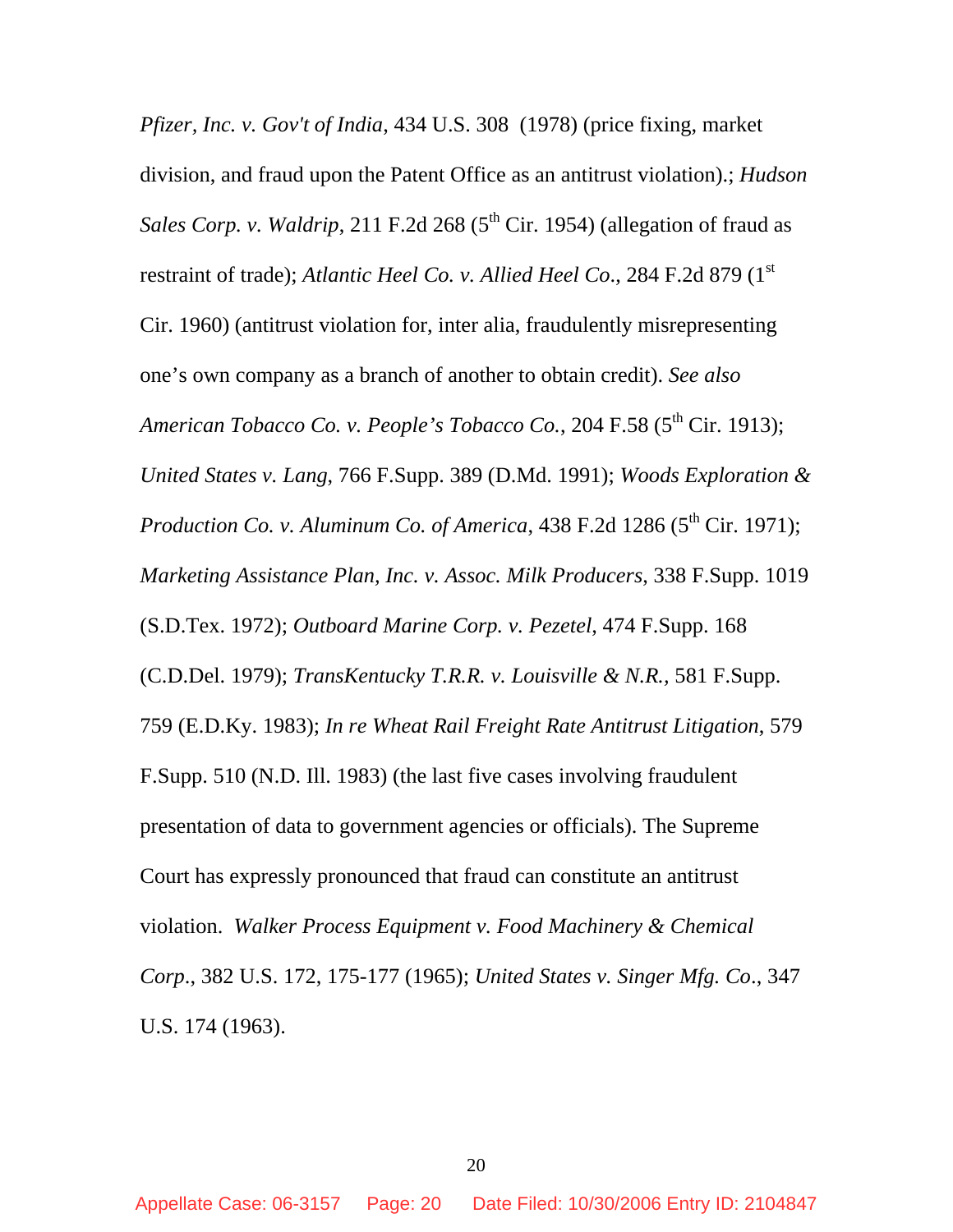Fraud in business practices is an unfair trade practice by definition, and is specifically proscribed by the texts of dozens of state unfair trade practice laws. *See, e.g*., California Business and Professions Code, at § 17200 (2006) (defining "unfair competition" as **"**any unlawful, unfair or fraudulent business act or practice"). Cal. Food & Agr. Code § 63101 (2006) ("It is the declared policy of the state to eliminate fraud**,** misinformation, deception, and *other unfair trade practices* that have existed in the processing strawberry industry . . .") (emphasis added). See also Mass. Gen. Laws ch. 93A (fraud an unfair trade practice); New Hampshire Consumer Protection Act, RSA 358-A:1 et seq**;** Code of Alabama *§ 8-12- 1(fraud* in trademarks an *unfair trade practice);* Alaska Stat. § 45.50.471(b) (2006) (fraud in sale of goods or services is unlawful as an "unfair or deceptive act or practice in the conduct of trade or commerce"); Ark.C.A. § 4-88-107, 108 (2006) (fraud or misrepresentation proscribed as "Deceptive and unconscionable trade practice"); Colorado Rev. Stat. § 6-1- 304(1)(d)-(h) (fraud in telemarketing a violation of the "Fair Trade and Restraint of Trade" act ).

The case law is also in agreement on this point. See, e.g., *Lemelson v. Synergistics Research Corp***.,** 504 F. Supp. 1164 (S.D.N.Y. 1981) (allegation of fraud as restraint of trade and unfair trade practice). *See also Continental*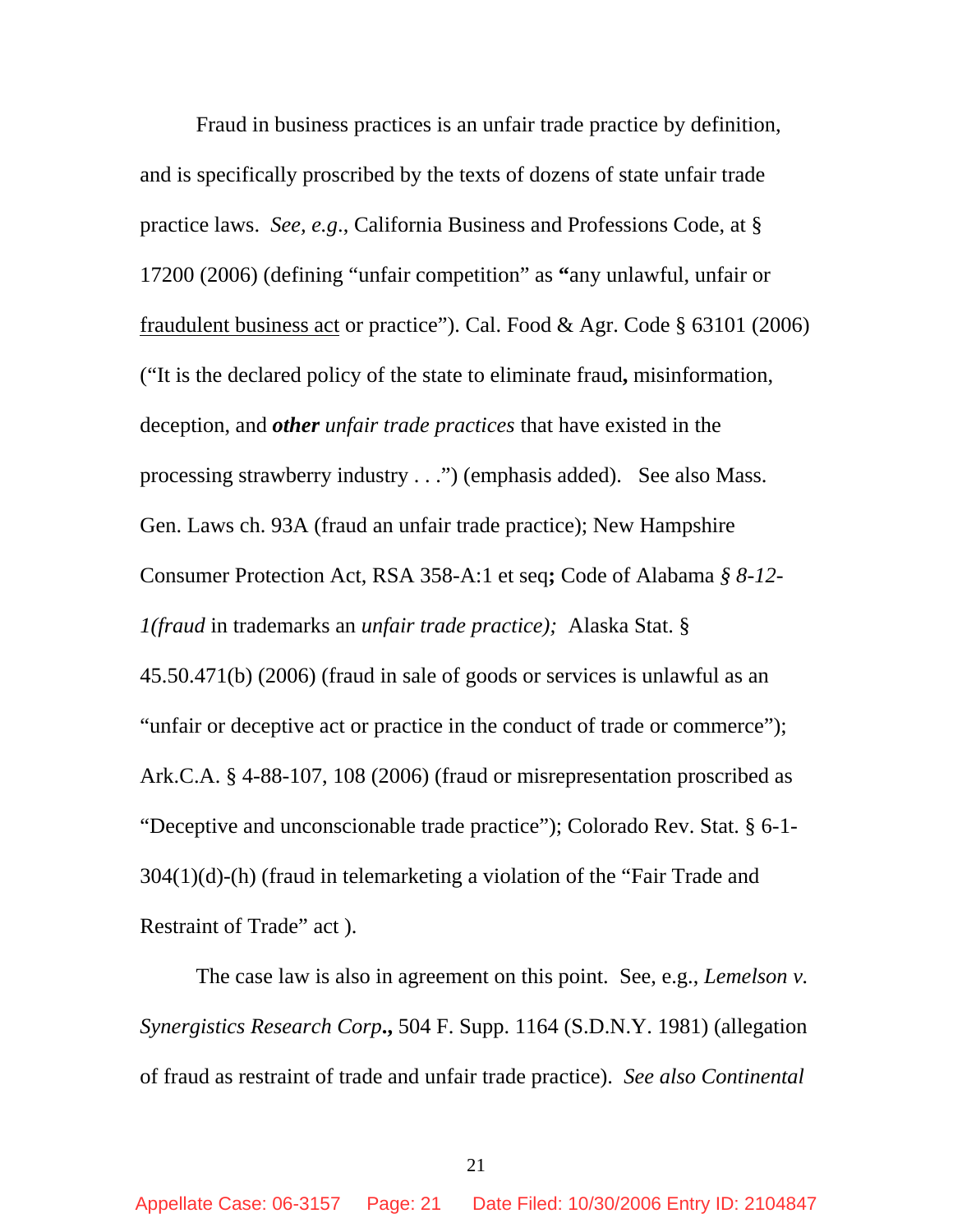*Paper & Bag Corp. v. Jacksonville Paper Co*., 165 So. 216 (Ala. 1936) (fraudulent trademark is unfair trade practice under Alabama's unfair trade act); *People ex rel. Mosk v. National Research Co*., 20 Cal.Rptr. 516 (3rd Dist. 1962) ("Rules of unfair competition are based, not only on [property rights], but also on right of public to protection from fraud and deceit"); *Stires v. Carnival Corp*., 243 F.Supp.2d 1313 (M.D.Fla. 2002) (fraud an unfair trade practice, but must be pled with particularity); *Grocery Mfrs. of America, Inc. v. Gerace*, 581 F. Supp. 658, 671 (S.D.N.Y. 1984) (New York's food labeling regulations aimed at promoting "fair competition by preventing fraud and deception," but the labeling provisions "are preempted by federal [labeling] regulations"). $<sup>2</sup>$ </sup>

## **VII. LENITY AND VOID-FOR-VAGUENESS PRINCIPLES WHICH MUST BE APPLIED IN THE INTERPRETATION OF CRIMINAL STATUTES REQUIRE THAT ANY QUESTION OF INTERPRETATION BE RESOLVED IN FAVOR OF STANKO.**

 Admittedly, 921(a)(20) does leave room for rival interpretations. But the law requires that where more than one interpretation of a word or phrase

 $\overline{a}$ 

<sup>&</sup>lt;sup>2</sup> Conversely, courts have held that in the absence of fraud, no business can be engaged in unfair trade practices in some contexts. *See, e.g*., Olin Mathieson Chem. Corp. v. Francis, 301 P.2d 139 (Colo. 1956) (taking unusually small profits not an unfair trade practice, unless fraud is involved). And in some cases a showing of fraud is required to establish an antitrust claim. Justice Potter Stewart made clear in *California Motor Transport Co. v. Trucking Unlimited***,** 404 U.S. 508 (1971) that absent a suggestion of "perjury, or fraud, or bribery," a business cannot be subjected to antitrust enforcement for advocating license denials for its competitors. *Id.* at 517 (Stewart, J., concurring).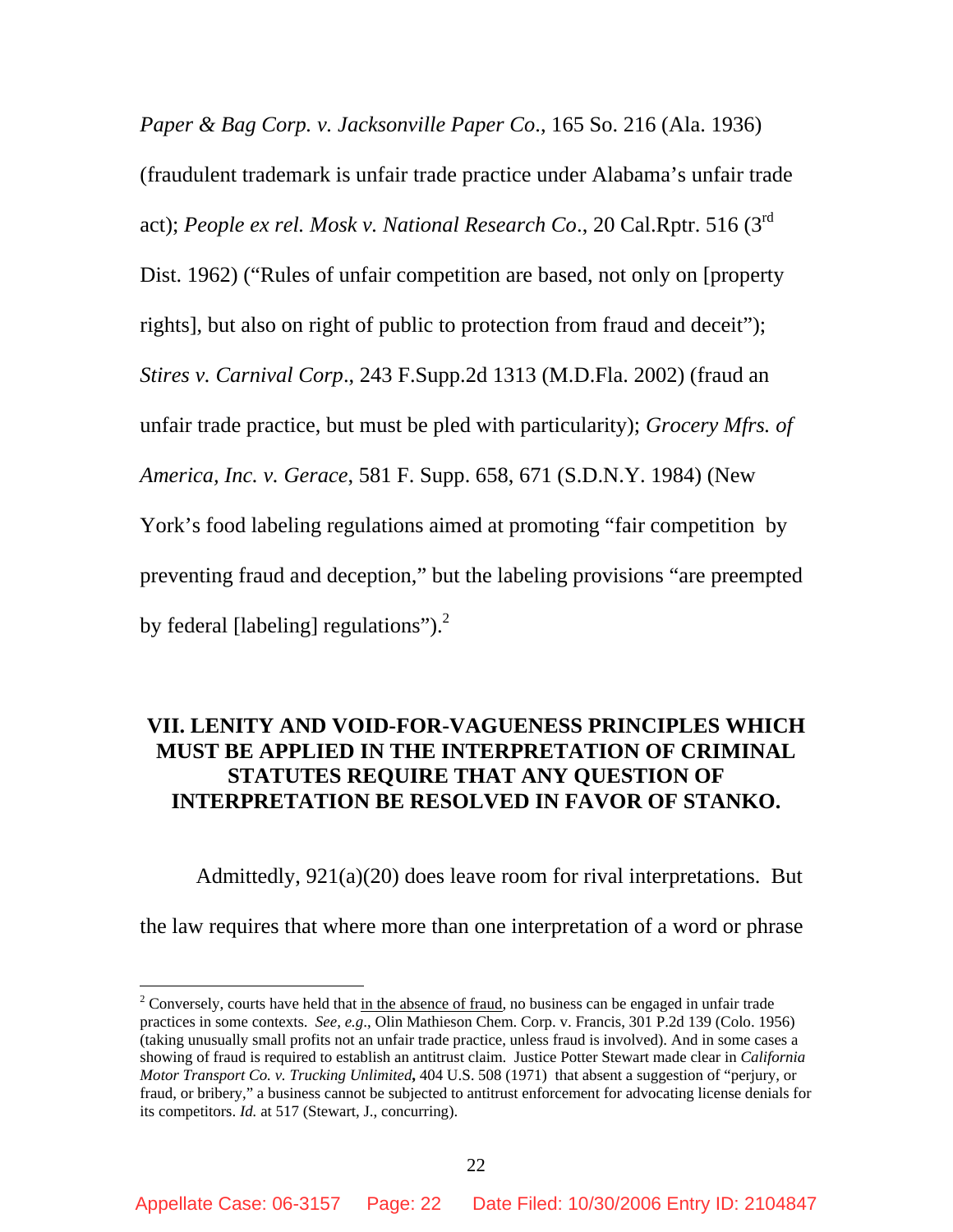exists, courts must apply the interpretation that favors a criminal defendant. *United States v. Bass*, 404 U.S. 336, 347 (1971), quoting *Lewis v. United States*, 401 U.S. 808, 812 (1971). See also *Bell v. United States*, 349 U.S. 81 (1955). "The degree of vagueness that the Constitution tolerates—as well as the relative importance of fair notice and fair enforcement—depends in part on the nature of the enactment." *Hoffman Estates v. Flipside*, 455 U.S. 489, 498 (1982). When criminal penalties are at stake, the strictest test in favor of lenity is warranted. *Id*. at 499.

Lenity and anti-vagueness principles make a criminal imposition void for vagueness as applied if even one reasonable interpretation exonerates a defendant. *See Shoemaker v. State of Arkansas*, 38 S.W.3d 350 (Ark. 2001). "A vague law impermissibly delegates basic policy matters to policemen, judges, and juries for resolution on an ad hoc and subjective basis, with the attendant dangers of arbitrary and discriminatory application." *Grayned v. City of Rockford*, 408 U.S. 104, 108-09 (1972). Criminal or penal statutes must be interpreted according to the rule of lenity. *See Crandon v. United States*, 494 U.S. 152, 158 (1990). In order to survive a vagueness challenge, a penal statute must define an offense with sufficient clarity so that ordinary people can understand what conduct is prohibited and in a manner that does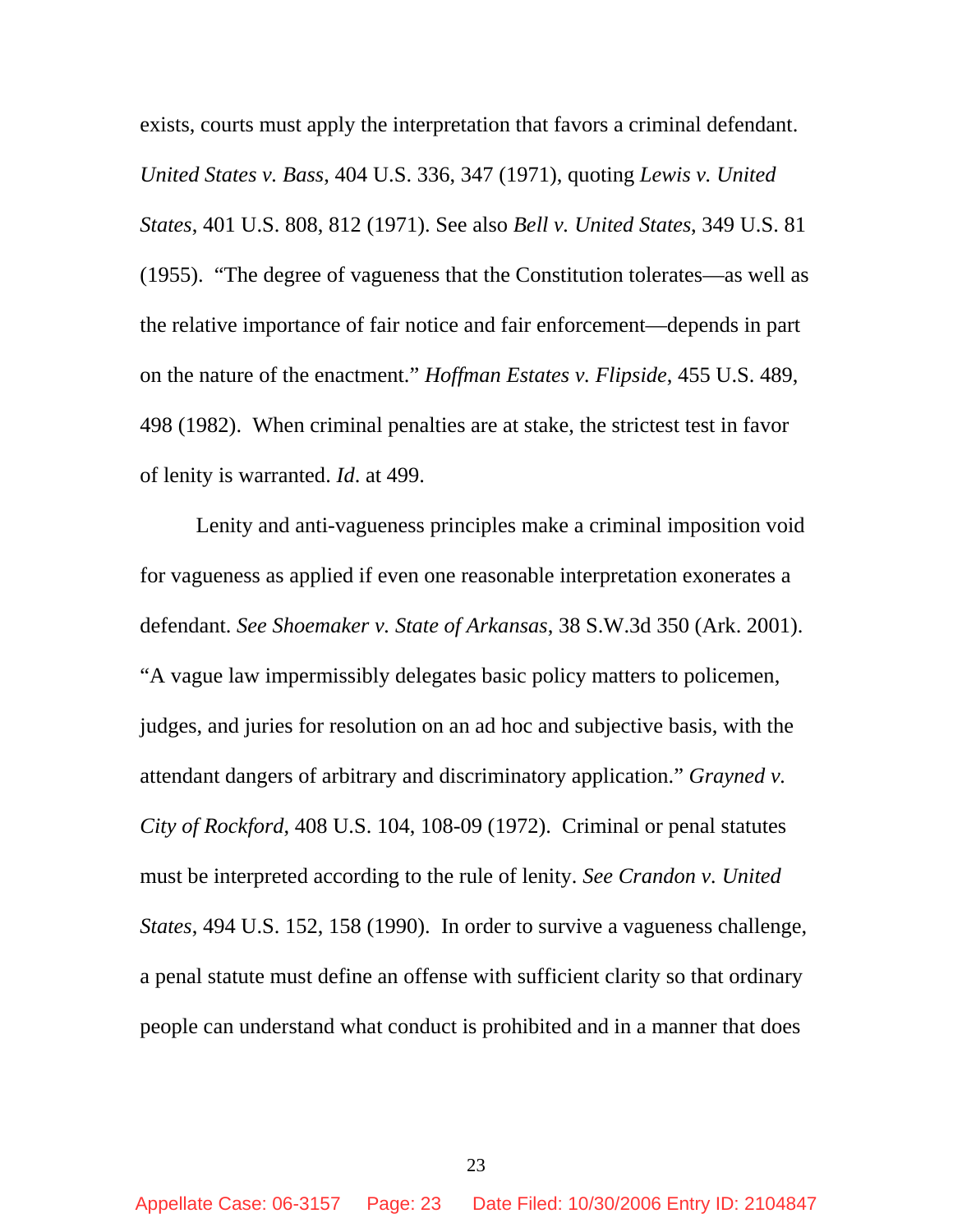not encourage arbitrary enforcement. *Kolender v. Lawson*, 461 U.S. 352, 357 (1983).

Stanko submits also that the District Court's rule—that Section  $921(a)(20)(A)$  exempts only business-related offenses involving laws with a specific direction, goal, or objective—would make the statute void for vagueness because knowledge of the legislative *history and purposes* of a law is something that cannot be expected of a person of common intelligence. *See Springfield Armory v. City of Columbus*, 29 F.3d 250, 253 (6th Cir. 1994). *See also, In Re: Initiative Petition*, 46 P.3d 123 (Ok. 2002) (striking down a proposed law that would require a person of common intelligence to perform exhaustive research to know his legal boundaries). "A vague statute's prohibitions become clear only after 'courts [have] proceeded on a case-by-case basis to separate out constitutional from unconstitutional areas of coverage." *Id*.

## **VIII. THE EXCLUSION FOUND AT 18 U.S.C. § 921(a)(20) IS PART OF THE STATUTORY DEFINITION OF "CRIME PUNISHABLE BY IMPRISONMENT FOR A TERM EXCEEDING ONE YEAR," AND THUS STANKO WAS WRONGFULLY CONVICTED BY A JURY THAT DID NOT PROPERLY CONSIDER EACH ELEMENT OF THE OFFENSE.**

Section 921(a)(20)(A) expressly excludes from the category of crimes punishable by imprisonment for a period exceeding one year "any Federal or State offenses pertaining to antitrust violations, unfair trade practices,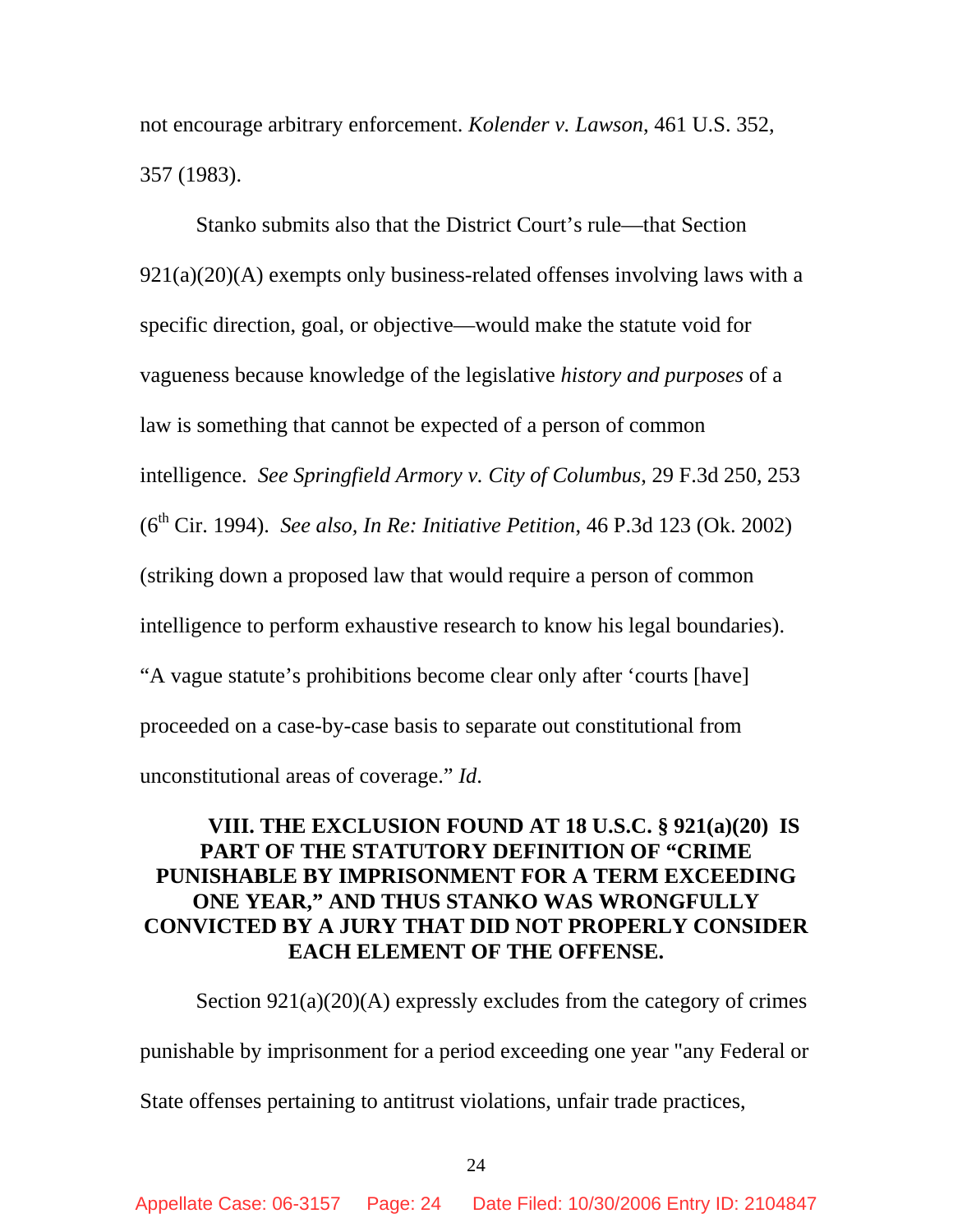restraints of trade, and other similar offenses relating to the regulation of business practices." Because the exclusion clause is part of the statutory definition of the offense described in 18 U.S.C. § 922(g), it is an element of the crime which must be proved beyond a reasonable doubt.

 The District Court's position was that the application of §  $921(a)(20)(A)$  was a 'legal' question,<sup>3</sup> and that the jury's historic role of deciding 'all the elements of a criminal offense,' *e.g., Estelle* v. *McGuire*, 502 U.S. 62, 69 (1991); *Patterson* v. *New York*, 324 U.S. 197, 210 (1977), applies only to factual components of the essential elements. This position was resoundingly rejected by the Supreme Court in *United States v. Gaudin*, 515 U.S. 506 (1995), which found that all elements required for conviction—even those with so-called 'legal' aspects—must go to the jury. To hold otherwise would allow courts to issue directed verdicts of guilt on essential elements, and defy the meaning and purpose of the Fifth Amendment right to due process and the Sixth Amendment right to a jury trial. *Id.*

 $\overline{a}$ 

<sup>3</sup> The Appellant notes that in pretrial orders prior to April 12, 2006, the District Court wrote that the applicability of the business exclusion contained fact elements. In fact, the Court held a full day evidentiary hearing on April 10, 2006, in which fact witnesses provided testimony regarding the Federal Meat Inspection Act, meat processing practices, FMIA regulatory practices, the Appellant's 1983 conduct, and the applicability of the business exclusion to the facts. See documents #47, 246, 247, and 249.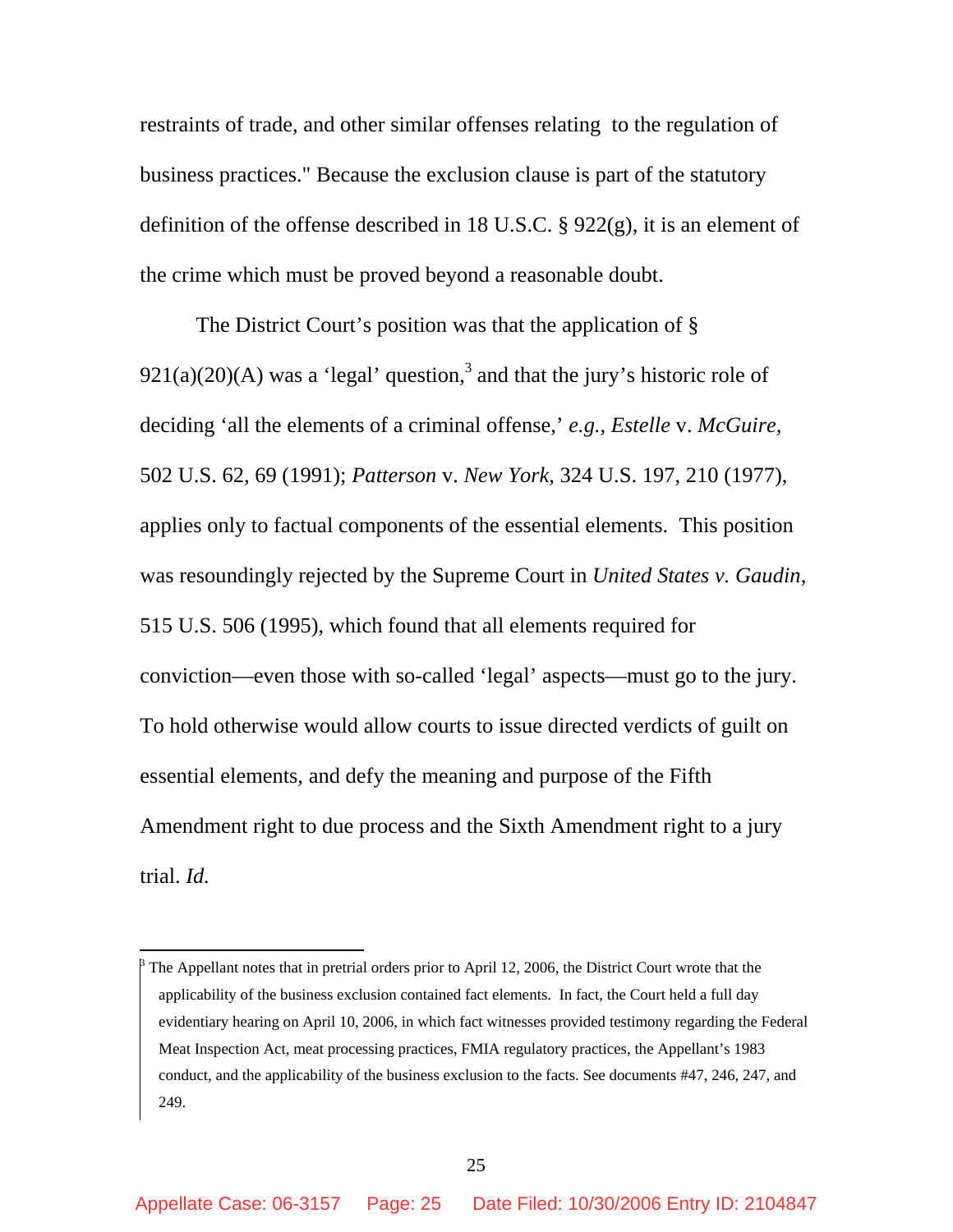The District Court's jury instruction in this case—that the allegation was "being a felon . . ." and that the word felony was defined as "a crime punishable by imprisonment for a term exceeding one year," Doc. 269, Instructions 11 and 12—essentially crafted a *new federal crime* similar to offenses found in many *state* criminal codes. But Congress was explicit in the definition of terms used in the Gun Control Act. The chosen words were all vetted through a contentious legislative process. *See* Hardy, *supra*.

## **IX. NOR DID THE GRAND JURY INDICTMENT PROPERLY CHARGE STANKO WITH THE OFFENSE**

 Finally, the Appellant sought unsuccessfully on numerous occasions to obtain grand jury records indicating whether the grand juries that issued the three indictments in this case (documents 14, 58, and 220) were instructed regarding the business exclusion, and to dismiss the indictments for failure to properly instruct the grand juries and state the offense in the indictment. On two occasions, the Appellant sought interlocutory appeals (documents 48 and 252) to resolve this question, both of which were unsuccessful.

The text of the indictment upon which Stanko was prosecuted is barren of any mention of the full statutory definition provided by Congress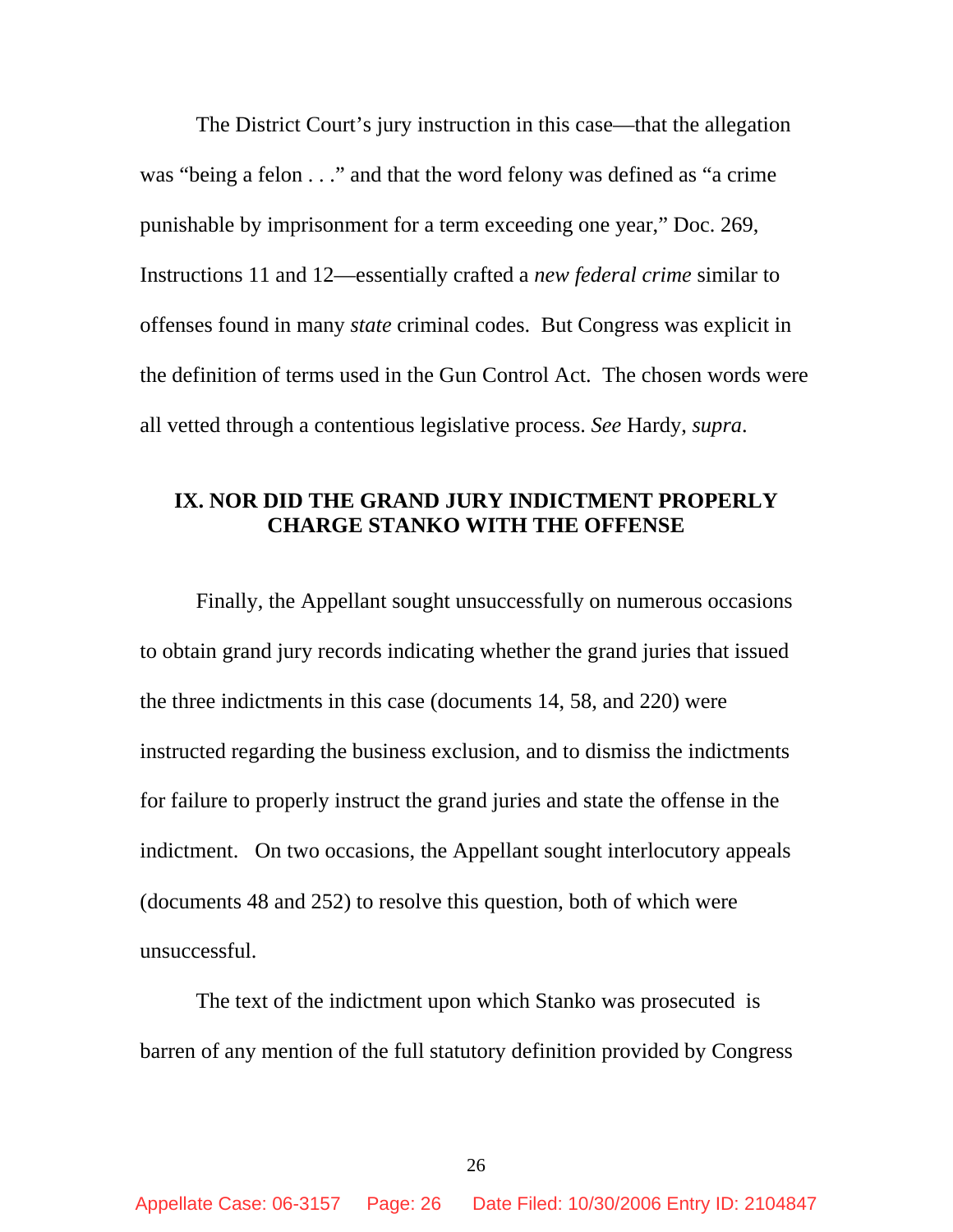in 18 U.S.C. § 921(a)(20)(A). The Appellant submits that these flaws render the indictment and conviction in this case fundamentally defective.

#### **CONCLUSION**

By any known legal standard, Stanko's 22-year-old conviction for conspiracy to violate the Federal Meat Inspection Act is a Federal or State offense pertaining to antitrust violations, restraints of trade, unfair trade practices, or other similar offenses relating to the regulation of business practices under 18 U.S.C. § 921(a)(20)(A) and cannot constitute a predicate offense for a prosecution for unlawful possession of firearms and ammunition under 18 U.S.C. § 922(g). Accordingly, Stanko is entitled to full reversal of his conviction in this case.

Respectfully submitted:

Roger Roots, Esq. David A. Domina Court-appointed counsel for the Appellant Domina Law Group 113 Lake Drive East 2425 S. 144th St. Livingston, MT 59047 Omaha, NE 68144 (406) 222-4965 (402) 493-4100 (401) 290-8260 (cell) rogerroots@msn.com

\_\_\_\_\_\_\_\_\_\_\_\_\_\_\_\_\_\_\_ \_\_\_\_\_\_\_\_\_\_\_\_\_\_\_\_\_\_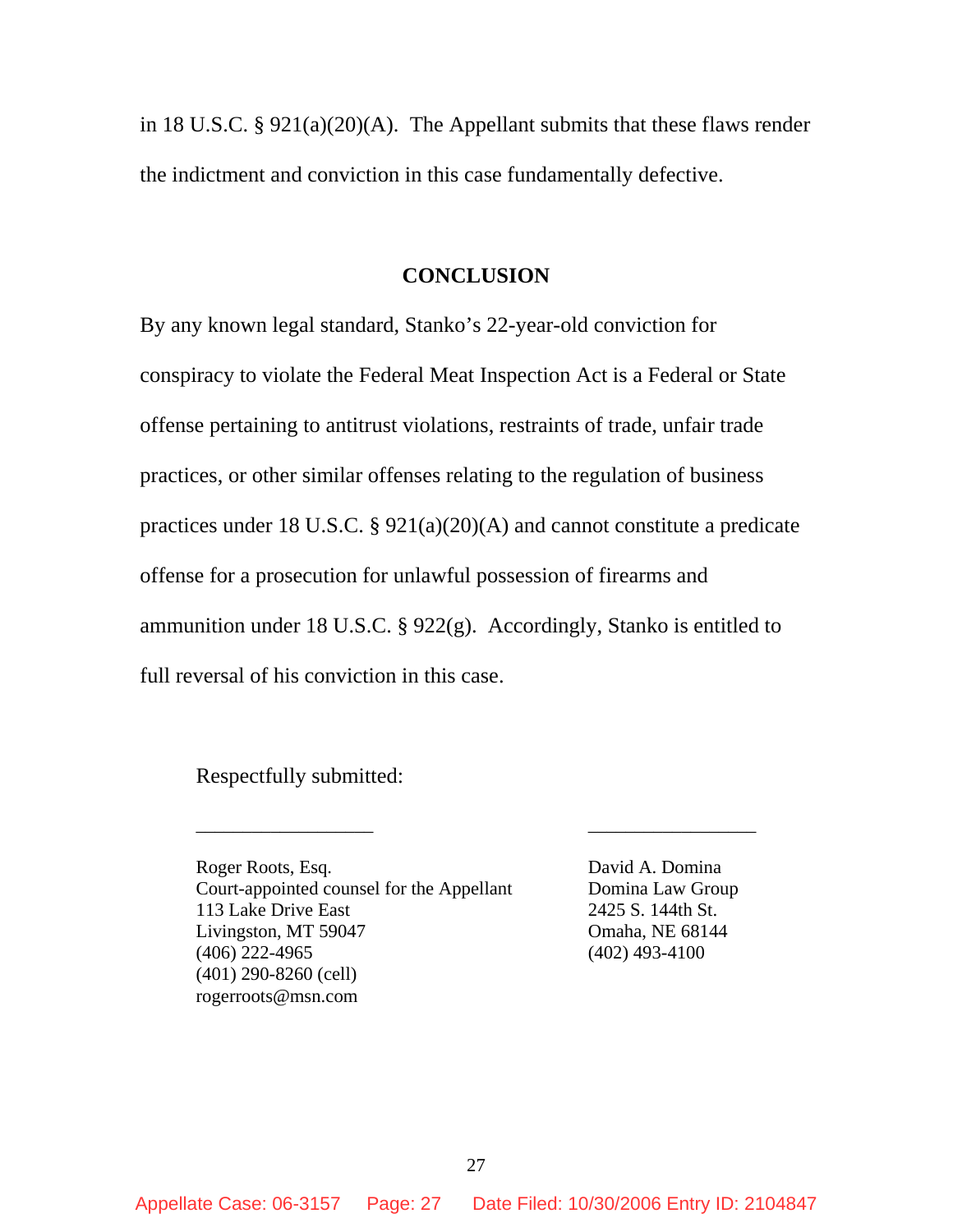Appellate Case: 06-3157 Page: 28 Date Filed: 10/30/2006 Entry ID: 2104847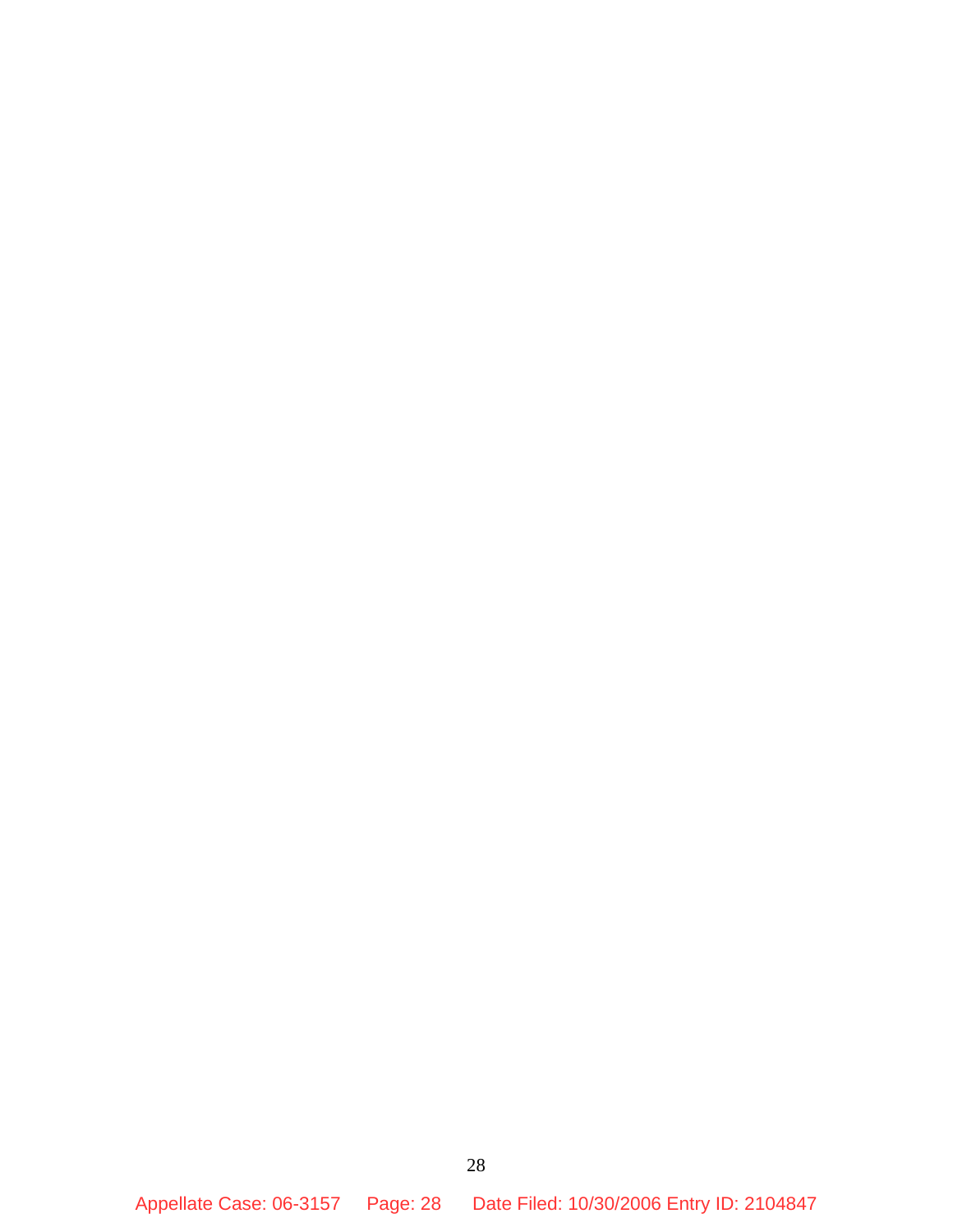Appellate Case: 06-3157 Page: 29 Date Filed: 10/30/2006 Entry ID: 2104847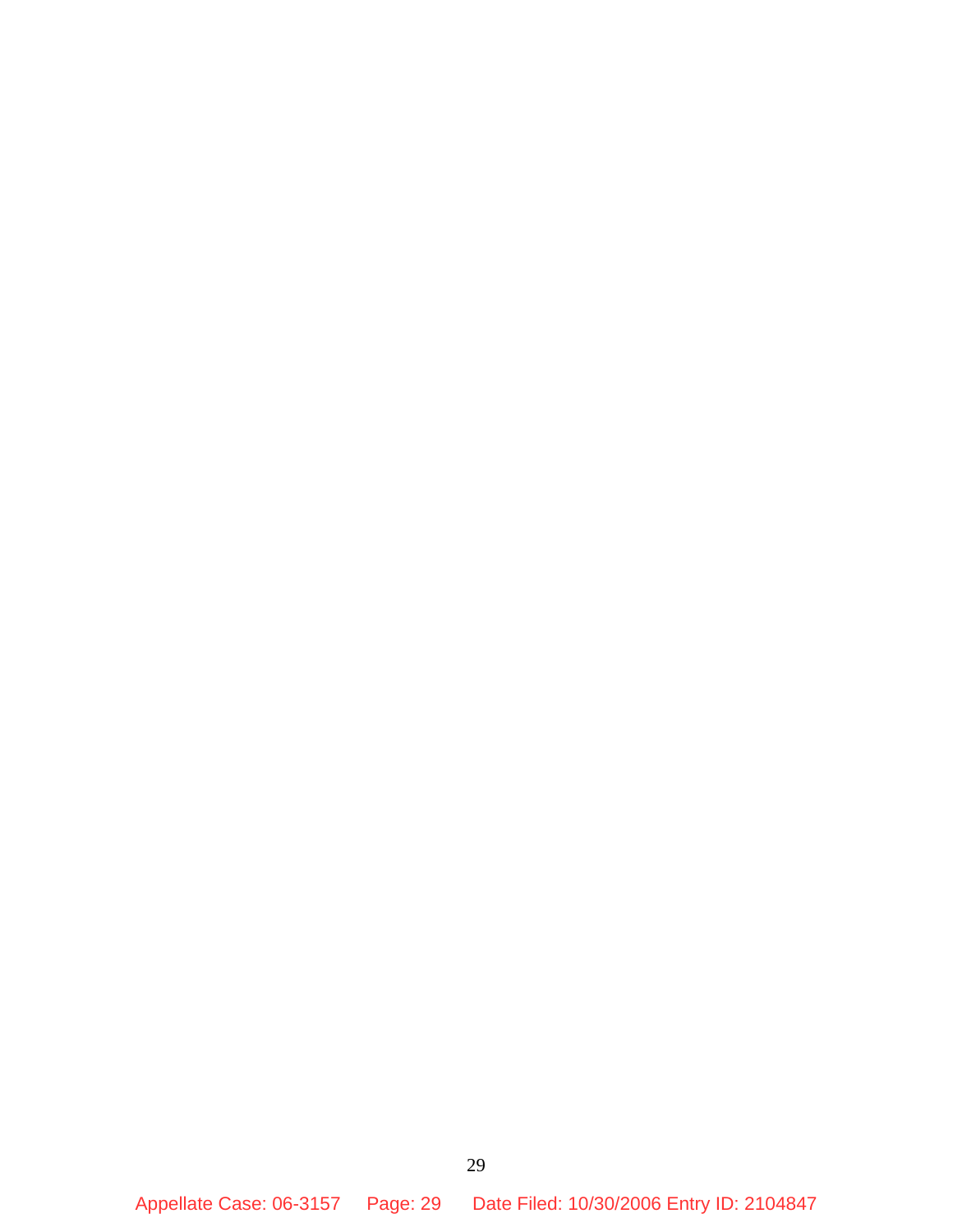Appellate Case: 06-3157 Page: 30 Date Filed: 10/30/2006 Entry ID: 2104847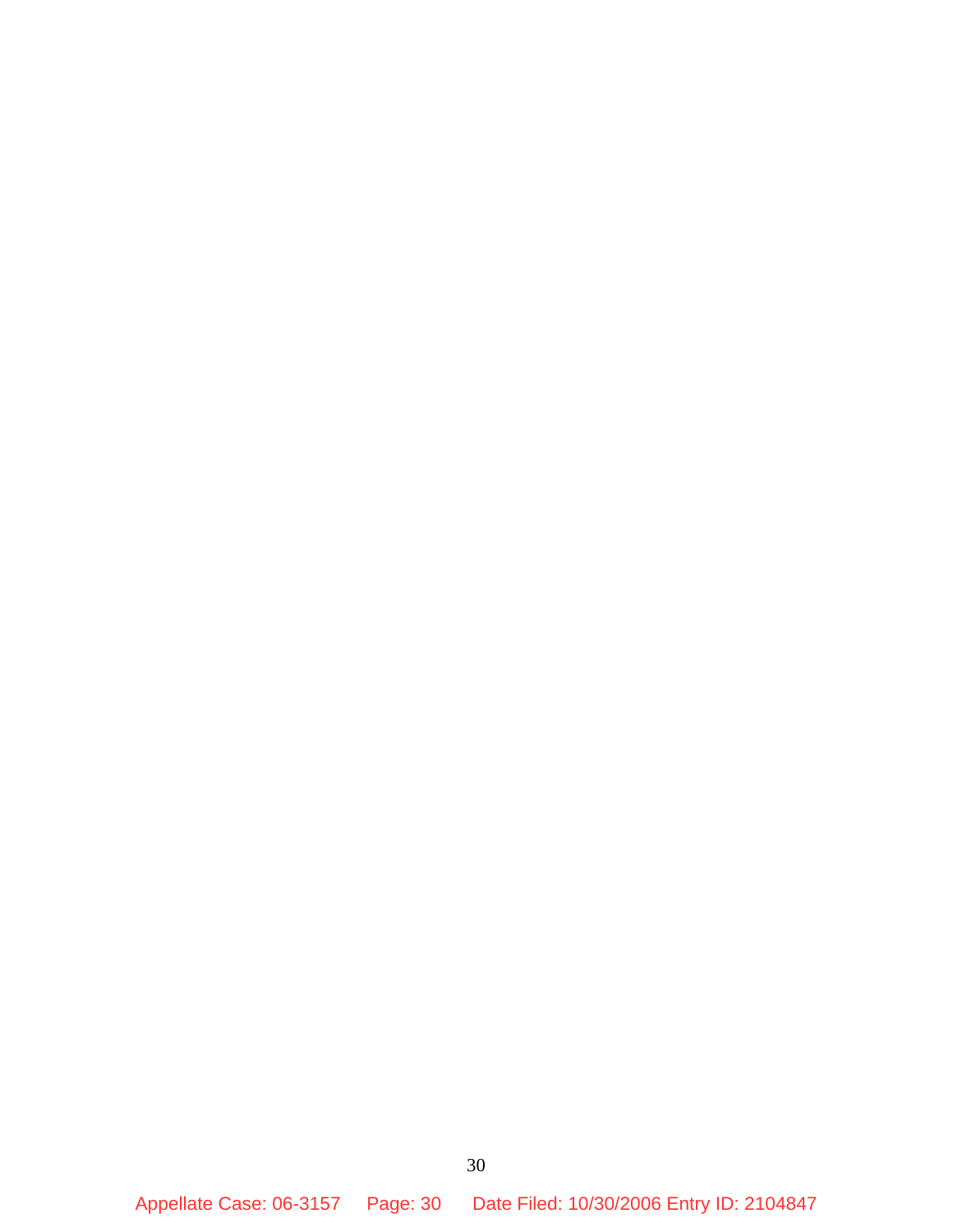# **ADDENDUM**

## **TABLE OF CONTENTS**

- a) Order of April 12, 2006, Document #250
- b) Defendant's Proposed Jury Instructions, Document # 259, p. 12
- c) Defendant's Proposed Jury Instructions, Document # 261, p. 4
- d) Final Jury Instructions, Document # 269, p. 15
- **e)** Final Jury Instructions, Document # 269, p. 16